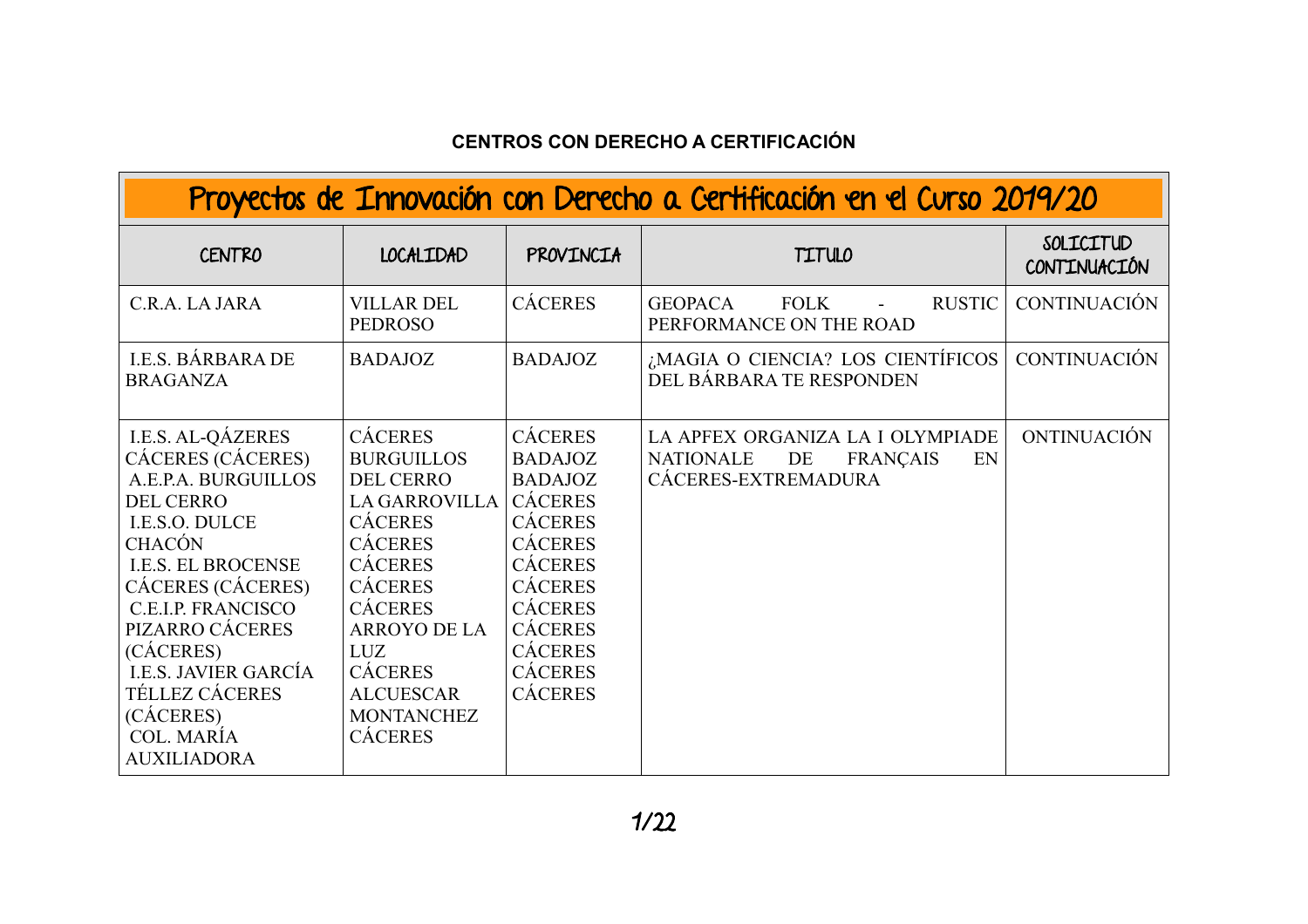|                                                                                                                                                                                                                                                                                                 |                   |                | Proyectos de Innovación con Derecho a Certificación en el Curso 2019/20                                                    |                     |
|-------------------------------------------------------------------------------------------------------------------------------------------------------------------------------------------------------------------------------------------------------------------------------------------------|-------------------|----------------|----------------------------------------------------------------------------------------------------------------------------|---------------------|
| CÁCERES (CÁCERES)<br><b>COL. NAZARET</b><br>CÁCERES (CÁCERES)<br>COL. NTRA. SRA. DE<br><b>LOS DOLORES</b><br><b>COL. SAGRADO</b><br>CORAZÓN DE JESÚS<br><b>I.E.S. SANTA LUCÍA</b><br><b>DEL TRAMPAL</b><br><b>I.E.S. SIERRA DE</b><br>MONTÁNCHEZ<br><b>I.E.S. UNIVERSIDAD</b><br><b>LABORAL</b> |                   |                |                                                                                                                            |                     |
| <b>I.E.S. CIUDAD JARDÍN</b>                                                                                                                                                                                                                                                                     | <b>BADAJOZ</b>    | <b>BADAJOZ</b> | <b>INVESTIGANDO</b><br><b>APLICACIONES</b><br>DIDÁCTICAS PARA EL PLANETARIO<br>"CIUDAD JARDÍN-BADAJOZ"                     | <b>CONTINUACIÓN</b> |
| <b>I.E.S. SAN FERNANDO</b>                                                                                                                                                                                                                                                                      | <b>BADAJOZ</b>    | <b>BADAJOZ</b> | LA RETÓRICA Y EL DEBATE COMO<br>HERRAMIENTAS DE APRENDIZAJE                                                                | N <sub>0</sub>      |
| <b>I.E.S. SAN ROQUE</b>                                                                                                                                                                                                                                                                         | <b>BADAJOZ</b>    | <b>BADAJOZ</b> | <b>DESARROLLO</b><br><b>SOSTENIBLE</b><br><b>DE</b><br>CENTROS EDUCATIVOS: ESTUDIO DE<br>AUTOCONSUMO CON ENERGÍA SOLAR     | <b>CONTINUACIÓN</b> |
| I.E.S. JAVIER GARCÍA<br><b>TÉLLEZ</b>                                                                                                                                                                                                                                                           | <b>CÁCERES</b>    | <b>CÁCERES</b> | DE<br><b>RUIDO</b><br><b>CALIDAD</b><br><b>NIVELES</b><br>Y<br>ACÚSTICA DE AULAS DEL I.E.S. JAVIER<br><b>GARCÍA TÉLLEZ</b> | <b>CONTINUACIÓN</b> |
| C.E.I.P. SAN PEDRO                                                                                                                                                                                                                                                                              | <b>RETAMAL DE</b> | <b>BADAJOZ</b> | - MALETA, + MOCHILA .( LA EXTREMA                                                                                          | <b>CONTINUACIÓN</b> |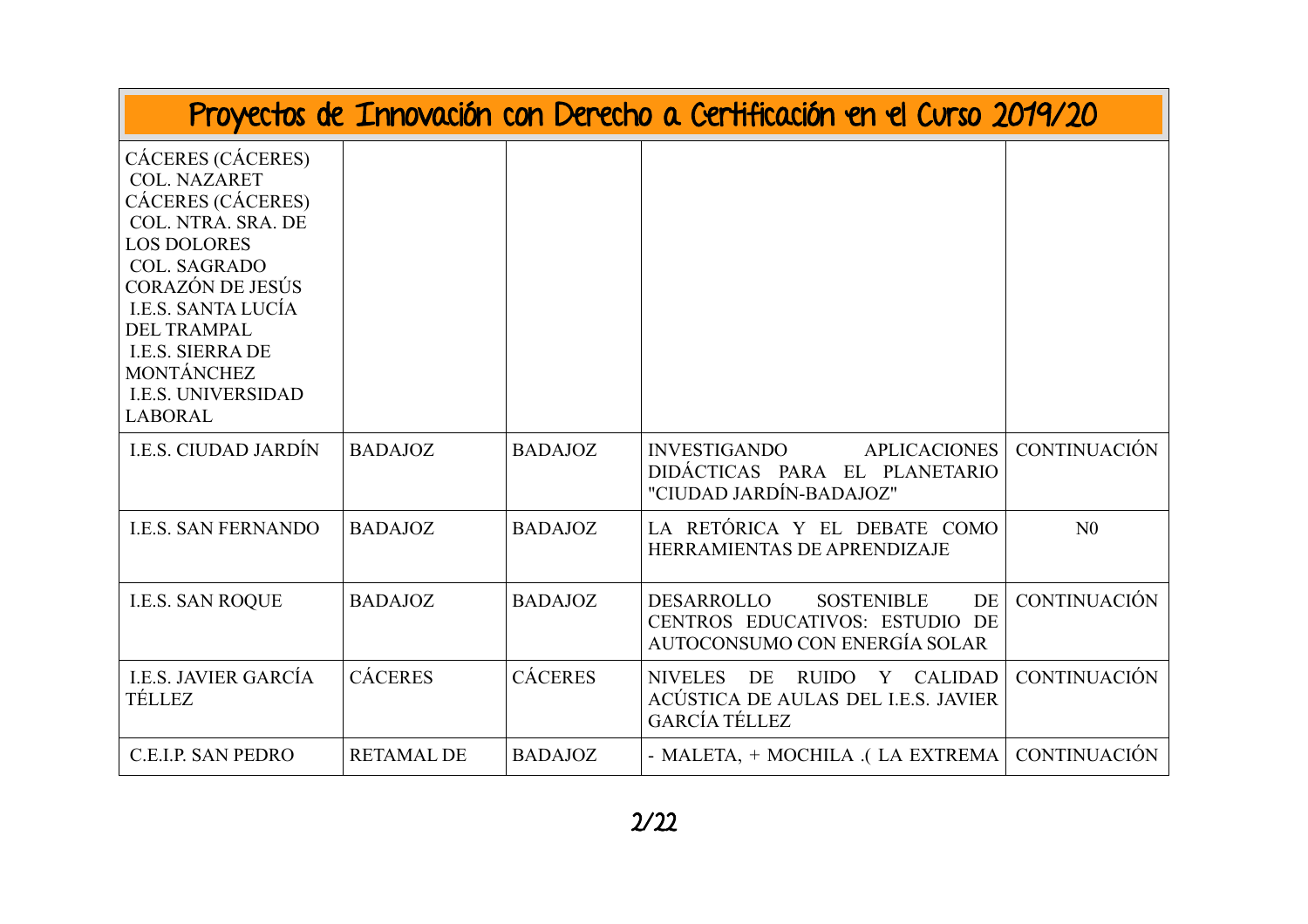| Proyectos de Innovación con Derecho a Certificación en el Curso 2019/20                              |                                        |                |                                                                                                                                                                                               |                     |  |
|------------------------------------------------------------------------------------------------------|----------------------------------------|----------------|-----------------------------------------------------------------------------------------------------------------------------------------------------------------------------------------------|---------------------|--|
| APÓSTOL                                                                                              | <b>LLERENA</b>                         |                | DORII). MI PRIMER E-PORTFOLIO.                                                                                                                                                                |                     |  |
| <b>I.E.S. CIUDAD JARDÍN</b>                                                                          | <b>BADAJOZ</b>                         | <b>BADAJOZ</b> | TÉCNICAS PEDAGÓGICAS DE CORTE<br>COGNITIVISTA PARA LA ENSEÑANZA<br>DE VOCABULARIO EN INGLÉS                                                                                                   | <b>CONTINUACIÓN</b> |  |
| LE.S.O. MATÍAS<br>RAMÓN MARTÍNEZ                                                                     | <b>BURGUILLOS</b><br><b>DEL CERRO</b>  | <b>BADAJOZ</b> | PAT INTERGENERACIONAL                                                                                                                                                                         | <b>CONTINUACIÓN</b> |  |
| <b>C.E.I.P. MAESTRO DON</b><br><b>CAMILO HERNÁNDEZ</b><br><b>C.E.I.P. VIRGEN DE</b><br><b>ARGEME</b> | <b>CORIA</b><br><b>CORIA</b>           | <b>CÁCERES</b> | UN COLE DE CINE                                                                                                                                                                               | N <sub>O</sub>      |  |
| I.E.S. DR. FERNÁNDEZ<br><b>SANTANA</b>                                                               | <b>LOS SANTOS DE</b><br><b>MAIMONA</b> | <b>BADAJOZ</b> | <b>CUÍDATE</b>                                                                                                                                                                                | <b>CONTINUACIÓN</b> |  |
| C.E.P.A. MIAJADAS                                                                                    | <b>MIAJADAS</b>                        | <b>CÁCERES</b> | EL USO DEL PATRIMONIO CULTURAL<br><b>ENSEÑANZA</b><br>Y<br><b>EL</b><br><b>PARA</b><br>LA<br><b>APRENDIZAJE</b><br>DE ADULTOS EN EL<br>C.E.P.A. DE MIAJADAS<br>(CÁCERES).<br>CURSO 2019-2020. | <b>CONTINUACIÓN</b> |  |
| C.E.I.P. NTRA. SRA. DE<br>FÁTIMA                                                                     | <b>BADAJOZ</b>                         | <b>BADAJOZ</b> | DE<br><b>COMUNIDADES</b><br>APRENDIZAJE: BANCO DE RECURSOS Y                                                                                                                                  | <b>CONTINUACIÓN</b> |  |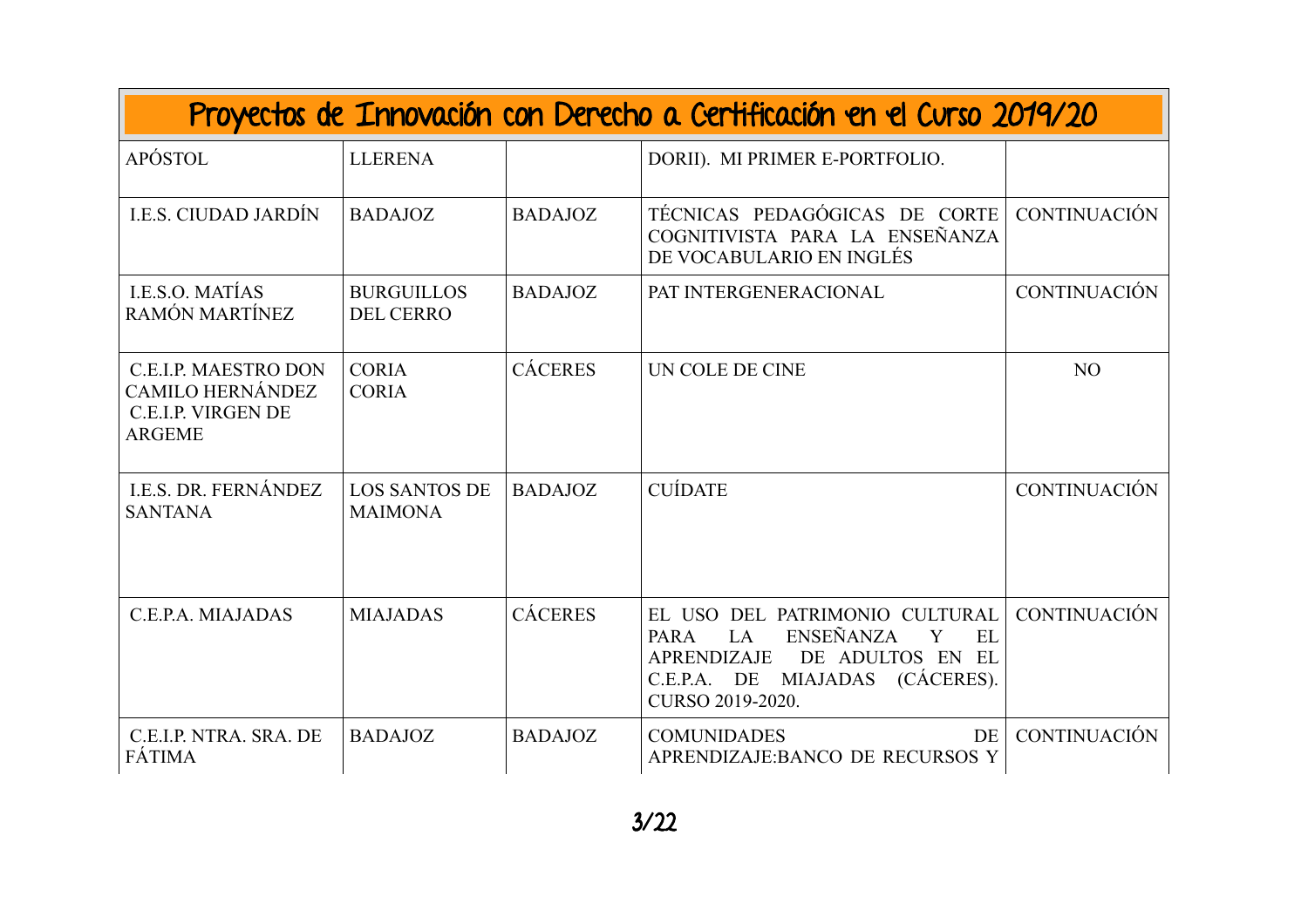| Proyectos de Innovación con Derecho a Certificación en el Curso 2019/20 |                                                             |                |                                                                                                                  |                     |  |
|-------------------------------------------------------------------------|-------------------------------------------------------------|----------------|------------------------------------------------------------------------------------------------------------------|---------------------|--|
|                                                                         |                                                             |                | <b>ACTIVIDADES</b><br>DE<br><b>GRUPOS</b><br><b>INTERACTIVOS</b>                                                 |                     |  |
| <b>I.E.S. PUENTE AJUDA</b>                                              | <b>OLIVENZA</b>                                             | <b>BADAJOZ</b> | <b>PUENTE AJUDA 5K</b>                                                                                           | <b>CONTINUACIÓN</b> |  |
| C.R.A. EXTREMADURA                                                      | <b>ALCONERA</b>                                             | <b>BADAJOZ</b> | PÍLDORAS DEL SABER                                                                                               | <b>CONTINUACIÓN</b> |  |
| <b>I.E.S. TAMUJAL</b>                                                   | <b>ARROYO DE</b><br><b>SAN SERVÁN</b>                       | <b>BADAJOZ</b> | COMPARTE,<br><b>ACDC</b><br>(APRENDE,<br>DISFRUTA Y COCINA)                                                      | <b>CONTINUACIÓN</b> |  |
| C.E.I.P. MARÍA<br><b>INMACULADA</b>                                     | <b>CABEZALA</b><br><b>VACA</b>                              | <b>BADAJOZ</b> | EL<br><b>ESCOLAR</b><br>PARA<br><b>PROGRAMA</b><br>CONOCIMIENTO, APROVECHAMIENTO<br>Y CONSERVACIÓN DE LA DEHESA. | <b>CONTINUACIÓN</b> |  |
| C.E.I.P. DOCTOR<br><b>HUERTAS</b>                                       | <b>ALCUESCAR</b>                                            | <b>CÁCERES</b> | <b>CAMINANTE NO HAY CAMINO</b>                                                                                   | <b>CONTINUACIÓN</b> |  |
| C.R.A. QUERCUS                                                          | <b>ALDEACENTENE</b><br>RA                                   | <b>CÁCERES</b> | YO TE LO CUENTO                                                                                                  | N <sub>O</sub>      |  |
| <b>I.E.S. PROFESOR</b><br><b>HERNÁNDEZ PACHECO</b>                      | <b>CÁCERES</b>                                              | <b>CÁCERES</b> | UNA HISTORIA POR DESCUBRIR                                                                                       | <b>CONTINUACIÓN</b> |  |
| <b>I.E.S. ALBALAT</b><br>C.E.I.P. EL POZÓN                              | <b>NAVALMORAL</b><br><b>DE LA MATA</b><br><b>NAVALMORAL</b> | <b>CÁCERES</b> | COMPARTIENDO Y APRENDIENDO CON<br><b>NUESTROS MAYORES</b>                                                        | <b>CONTINUACIÓN</b> |  |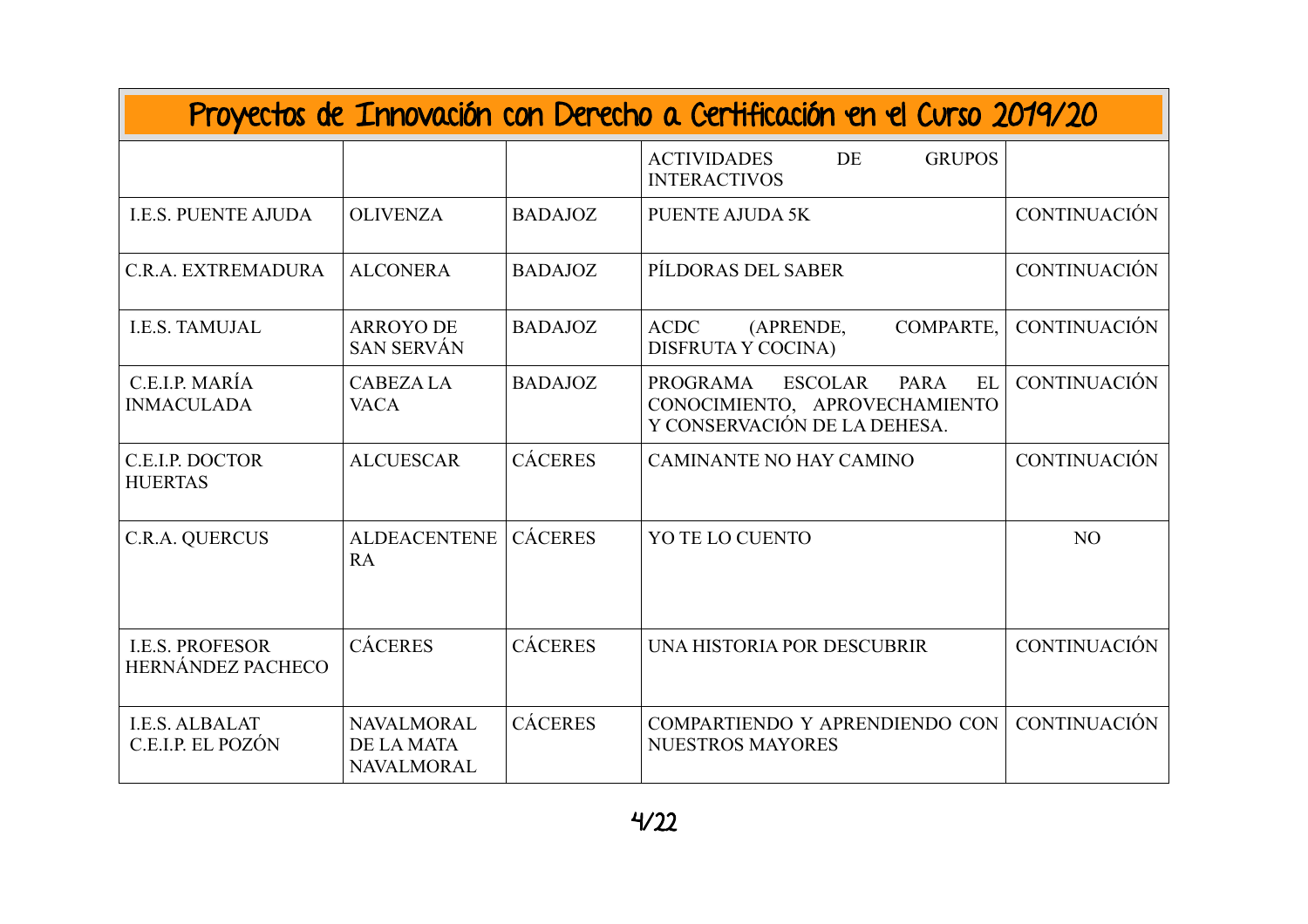| Proyectos de Innovación con Derecho a Certificación en el Curso 2019/20                                                                                                                                                              |                                                                                                          |                |                                                                                                                               |                     |  |
|--------------------------------------------------------------------------------------------------------------------------------------------------------------------------------------------------------------------------------------|----------------------------------------------------------------------------------------------------------|----------------|-------------------------------------------------------------------------------------------------------------------------------|---------------------|--|
|                                                                                                                                                                                                                                      | <b>DE LA MATA</b>                                                                                        |                |                                                                                                                               |                     |  |
| I.E.S. SANTA LUCÍA DEL<br><b>TRAMPAL</b>                                                                                                                                                                                             | <b>ALCUESCAR</b>                                                                                         | <b>CÁCERES</b> | <b>TEJIENDO</b><br>REDES,<br><b>EDUCANDO</b><br>EN<br><b>IGUALDAD.</b>                                                        | <b>CONTINUACIÓN</b> |  |
| <b>I.E.S. CAMPOS DE SAN</b><br><b>ROQUE</b>                                                                                                                                                                                          | <b>VALVERDE DE</b><br>LEGANÉS                                                                            | <b>BADAJOZ</b> | IGUÁLATE (=AT)                                                                                                                | <b>CONTINUACIÓN</b> |  |
| C.E.I.P. NTRA. SEÑORA                                                                                                                                                                                                                | <b>CARMONITA</b>                                                                                         | <b>BADAJOZ</b> | "ME CONOZCO, ME QUIERO Y SIENTO"                                                                                              | N <sub>O</sub>      |  |
| <b>I.E.S. PUENTE AJUDA</b>                                                                                                                                                                                                           | <b>OLIVENZA</b>                                                                                          | <b>BADAJOZ</b> | <b>COMUNICATED</b>                                                                                                            | <b>CONTINUACIÓN</b> |  |
| <b>I.E.S. ENRIQUE DÍEZ</b><br><b>CANEDO</b>                                                                                                                                                                                          | <b>PUEBLA DE LA</b><br><b>CALZADA</b>                                                                    | <b>BADAJOZ</b> | <b>HILO</b><br>DESTINO, EL<br>EL<br>ROJO DEL<br><b>COMO</b><br><b>HERRAMIENTA</b><br><b>TEATRO</b><br><b>MULTIDISCIPLINAR</b> | N <sub>O</sub>      |  |
| " C.E.I.P. DE PRÁCTICAS<br><b>C.E.I.P. FRANCISCO DE</b><br><b>ALDANA</b><br><b>COL. LA ASUNCIÓN</b><br>C.E.I.P. NTRA. SRA. DE<br>LA MONTAÑA<br><b>C.O.M. PROFESIONAL</b><br>HNOS. BERZOSA<br><b>COL. SAGRADO</b><br>CORAZÓN DE JESÚS | <b>CÁCERES</b><br><b>CÁCERES</b><br><b>CÁCERES</b><br><b>CÁCERES</b><br><b>CÁCERES</b><br><b>CÁCERES</b> | <b>CÁCERES</b> | EL CORO Y LA ORQUESTA ESCOLAR:<br>MODELOS DE COLABORACIÓN ENTRE<br><b>CENTROS Y DOCENTES.</b>                                 | <b>CONTINUACIÓN</b> |  |
| <b>I.E.S. SANTA EULALIA</b>                                                                                                                                                                                                          | <b>MÉRIDA</b>                                                                                            | <b>BADAJOZ</b> | CANTO A LA AMISTAD Y LA SALUD.                                                                                                | <b>CONTINUACIÓN</b> |  |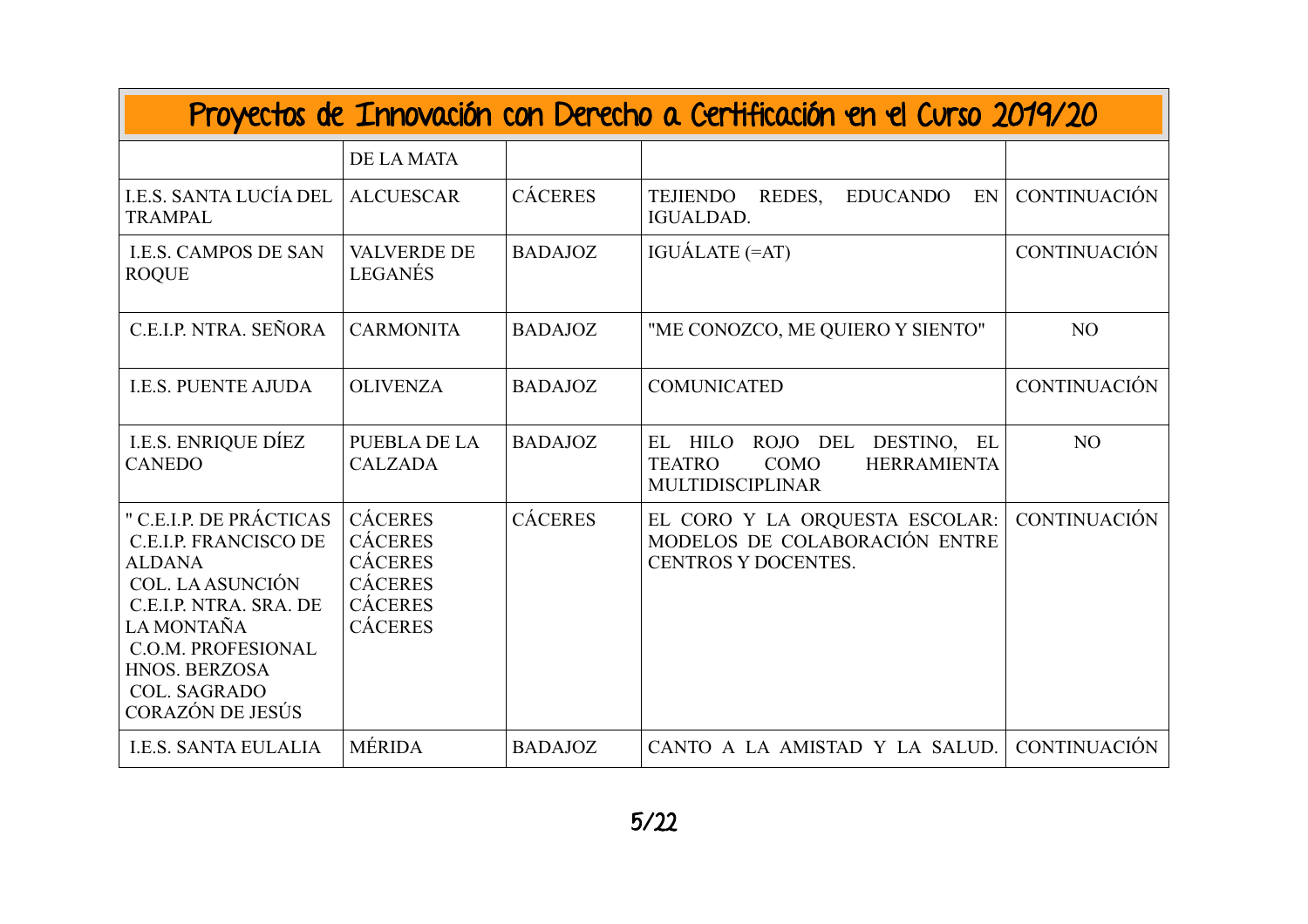| Proyectos de Innovación con Derecho a Certificación en el Curso 2019/20       |                                                                          |                |                                                                                                                                                                           |                     |
|-------------------------------------------------------------------------------|--------------------------------------------------------------------------|----------------|---------------------------------------------------------------------------------------------------------------------------------------------------------------------------|---------------------|
|                                                                               |                                                                          |                | MÚSICA INCLUSIVA Y SALUDABLE A<br>TRAVÉS DE LA PRÁCTICA CORAL.                                                                                                            |                     |
| C.E.I.P. ARIAS<br><b>MONTANO</b>                                              | <b>BADAJOZ</b>                                                           | <b>BADAJOZ</b> | <b>INTEGRACIÓN</b><br><b>SENSORIAL</b><br><b>COMO</b><br>ESTRATEGIA PARA LA INCLUSIÓN DEL<br><b>CON</b><br><b>DIVERSIDAD</b><br><b>ALUMNADO</b><br>FUNCIONAL EN LUDIPATIO | <b>CONTINUACIÓN</b> |
| <b>I.E.S. SÁENZ DE</b><br><b>BURUAGA</b>                                      | <b>MÉRIDA</b>                                                            | <b>BADAJOZ</b> | <b>ECOLÓGICA</b><br>SOSTENIBILIDAD<br>LA.<br>COMO MODELO PARA LA MEJORA DE<br>ESPACIOS EDUCATIVOS Y CREACIÓN<br>DE HÁBITOS RESPETUOSOS CON EL<br>MEDIO AMBIENTE.          | <b>CONTINUACIÓN</b> |
| <b>COL. SAN LUIS</b>                                                          | <b>MÉRIDA</b>                                                            | <b>BADAJOZ</b> | SALUD FRENTE A LA MALNUTRICIÓN Y<br>EL SEDENTARISMO                                                                                                                       | <b>CONTINUACIÓN</b> |
| <b>I.E.S. MAESTRO JUAN</b><br><b>CALERO</b>                                   | <b>MONESTERIO</b>                                                        | <b>BADAJOZ</b> | <b>LANGUES</b><br>IS.<br><b>APPRENDRE</b><br><b>LES</b><br>AMAZING!                                                                                                       | <b>CONTINUACIÓN</b> |
| <b>C.E.I.P. ANTONIO</b><br><b>HERNÁNDEZ GIL</b><br><b>COL.E.E. LA SIBERIA</b> | <b>PUEBLA DE</b><br><b>ALCOCER</b><br><b>PUEBLA DE</b><br><b>ALCOCER</b> | <b>BADAJOZ</b> | POR LA MISMA SENDA                                                                                                                                                        | <b>CONTINUACIÓN</b> |
| I.E.S.O. VÍA DALMACIA<br>C.R.A. VÍA DE LA<br><b>PLATA</b>                     | <b>TORREJONCILL</b><br>$\Omega$<br><b>BAÑOS DE</b><br><b>MONTEMAYOR</b>  | <b>CÁCERES</b> | <b>INTERRAIL DIGITAL</b>                                                                                                                                                  | N <sub>O</sub>      |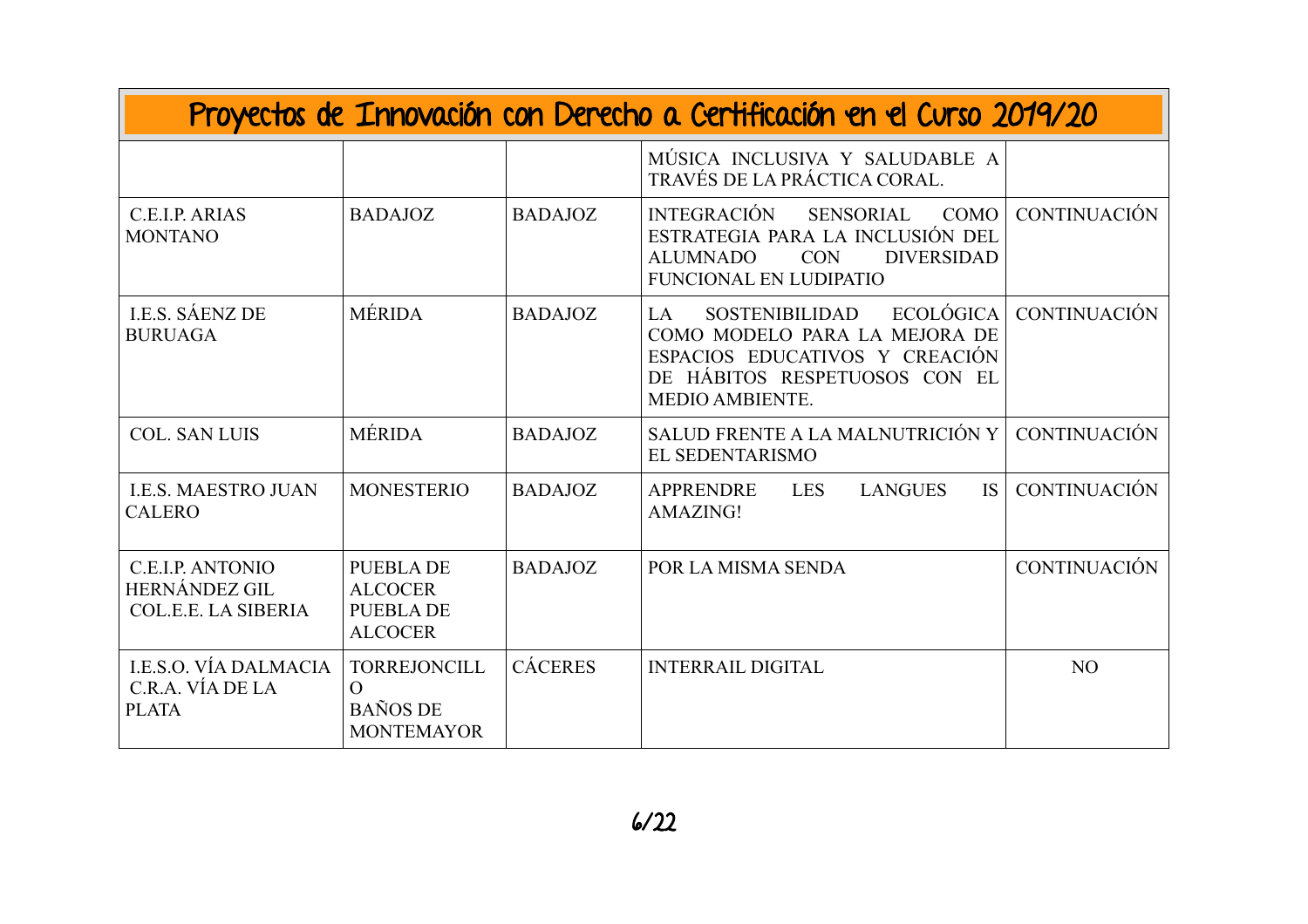| Proyectos de Innovación con Derecho a Certificación en el Curso 2019/20                    |                                   |                |                                                                              |                     |  |
|--------------------------------------------------------------------------------------------|-----------------------------------|----------------|------------------------------------------------------------------------------|---------------------|--|
| <b>COL. SAGRADO</b><br>CORAZÓN DE JESÚS                                                    | <b>TRUJILLO</b>                   | <b>CÁCERES</b> | <b>BUSCA</b><br><b>LITERATURA</b><br>EN<br>DE<br><b>LA</b><br><b>PERDIDA</b> | N <sub>O</sub>      |  |
| <b>I.E.S. CAMPOS DE SAN</b><br><b>ROQUE</b><br>C.E.I.P. NTRA. SRA. DE<br><b>LA SOLEDAD</b> | <b>BADAJOZ</b><br><b>BADAJOZ</b>  | <b>BADAJOZ</b> | CON-CIENCIA INCLUSIVA<br>III<br>(iME)<br><b>CAMBIAS UN CROMO?)</b>           | N <sub>O</sub>      |  |
| <b>I.E.S. AL-QÁZERES</b>                                                                   | <b>CÁCERES</b>                    | <b>CÁCERES</b> | <b>SALUDARTE CON SONRISAS</b>                                                | <b>CONTINUACIÓN</b> |  |
| C.E.P.A. GINER DE LOS<br>RÍOS                                                              | <b>DON BENITO</b>                 | <b>BADAJOZ</b> | <b>HCLASS</b>                                                                | <b>CONTINUACIÓN</b> |  |
| <b>I.E.S. RUTA DE LA</b><br><b>PLATA</b><br><b>I.E.S. SÁENZ DE</b><br><b>BURUAGA</b>       | <b>CALAMONTE</b><br><b>MÉRIDA</b> | <b>BADAJOZ</b> | COORDINACIÓN DIDÁCTICA A TRAVÉS<br><b>DE LAS TICS</b>                        | <b>CONTINUACIÓN</b> |  |
| <b>I.E.S. JALAMA</b>                                                                       | <b>MORALEJA</b>                   | <b>CÁCERES</b> | <b>LUDO</b>                                                                  | <b>CONTINUACIÓN</b> |  |
| <b>I.E.S.O. GABRIEL</b><br><b>GARCÍA MÁRQUEZ</b>                                           | TIÉTAR                            | <b>CÁCERES</b> | EL APRENDIZAJE COOPERATIVO EN EL<br><b>IESO GABRIEL GARCÍA MÁRQUEZ</b>       | <b>CONTINUACIÓN</b> |  |
| <b>I.E.S. ARROYO</b><br><b>HARNINA</b>                                                     | <b>ALMENDRALEJO</b>               | <b>BADAJOZ</b> | "HACEMOS DE NUESTRO CENTRO UN<br>LUGAR MÁS SEGURO"                           | <b>CONTINUACIÓN</b> |  |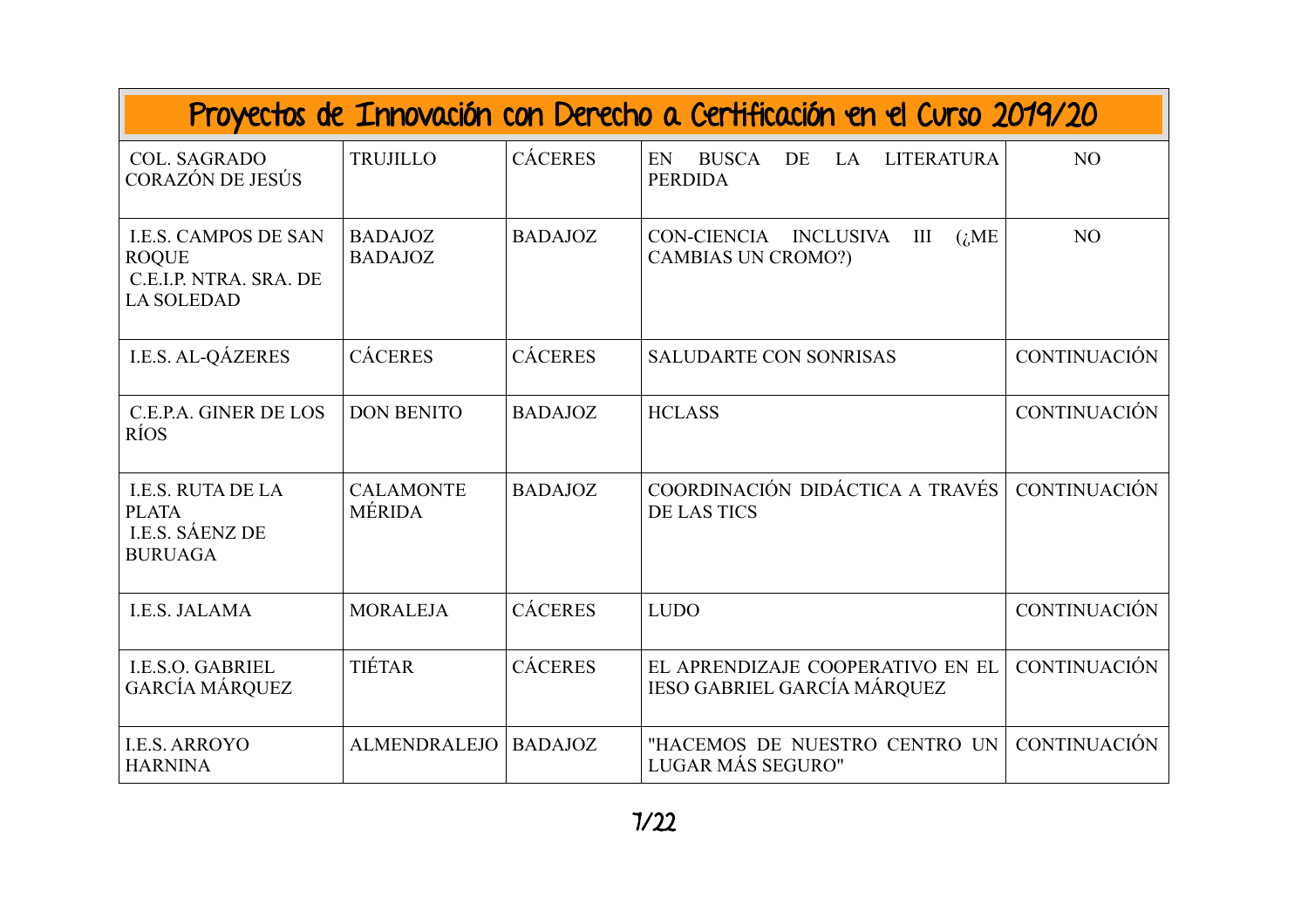| Proyectos de Innovación con Derecho a Certificación en el Curso 2019/20 |                                            |                |                                                                                      |                     |  |
|-------------------------------------------------------------------------|--------------------------------------------|----------------|--------------------------------------------------------------------------------------|---------------------|--|
|                                                                         |                                            |                |                                                                                      |                     |  |
| <b>C.E.E. LOS ÁNGELES</b>                                               | <b>BADAJOZ</b>                             | <b>BADAJOZ</b> | EXTREMADURA, EMOCIÓNA-TE                                                             | <b>CONTINUACIÓN</b> |  |
| C.E.I.P. SAN JOSÉ                                                       | <b>GUADAJIRA</b>                           | <b>BADAJOZ</b> | <b>NUEVA</b><br><b>RED</b><br><b>FERROVIARIA</b><br>DE<br>EXTREMADURA BY GUADAJIRITO | <b>CONTINUACIÓN</b> |  |
| I.E.S. QUINTANA DE LA<br><b>SERENA</b>                                  | <b>QUINTANA DE</b><br><b>LA SERENA</b>     | <b>BADAJOZ</b> | <b>INTERGENERACIONAL</b><br><b>PROYECTO</b><br>RAÍCES Y RAMAS.                       | <b>CONTINUACIÓN</b> |  |
| <b>COL. LA INMACULADA</b><br>Y SAN IGNACIO                              | <b>VILLAFRANCA</b><br><b>DE LOS BARROS</b> | <b>BADAJOZ</b> | MUSICAL "OCURRIÓ EN SEVILLA"                                                         | <b>CONTINUACIÓN</b> |  |
| C.E.I.P. ZURBARÁN                                                       | <b>CORIA</b>                               | <b>CÁCERES</b> | UN AULA PARA SENTIR                                                                  | <b>CONTINUACIÓN</b> |  |
| I.E.S.O. DULCE<br><b>CHACÓN</b>                                         | LA<br><b>GARROVILLA</b>                    | <b>BADAJOZ</b> | NUESTRA ESTACIÓN METEOROLÓGICA,<br><b>NUESTRO CLIMA</b>                              | <b>CONTINUACIÓN</b> |  |
| <b>I.E.S. SANTA EULALIA</b>                                             | <b>MÉRIDA</b>                              | <b>BADAJOZ</b> | REVISTA DIGITAL ESCOLAR COMO VOZ<br>DE LA DIVERSIDAD                                 | CONTINUACIÓN        |  |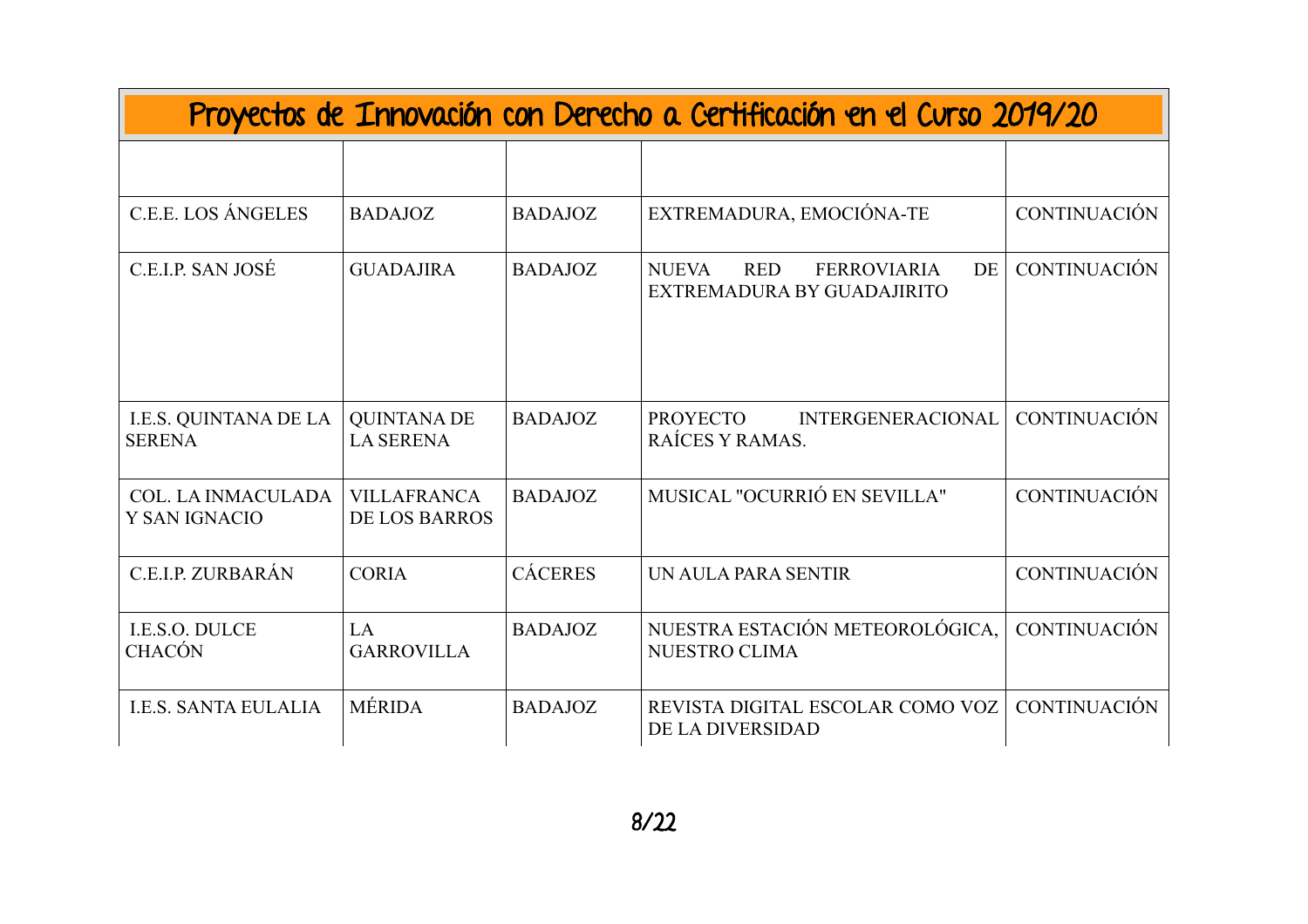| Proyectos de Innovación con Derecho a Certificación en el Curso 2019/20 |                                        |                |                                                                                                                           |                     |  |
|-------------------------------------------------------------------------|----------------------------------------|----------------|---------------------------------------------------------------------------------------------------------------------------|---------------------|--|
| C.E.P.A. PLASENCIA                                                      | <b>PLASENCIA</b>                       | <b>CÁCERES</b> | <b>NO PASES DE CORTO</b>                                                                                                  | N <sub>O</sub>      |  |
| <b>I.E.S. EL BROCENSE</b>                                               | <b>CÁCERES</b>                         | <b>CÁCERES</b> | <b>LUDOSOFÍA</b>                                                                                                          | <b>CONTINUACIÓN</b> |  |
| <b>COL. SAN ANTONIO DE</b><br><b>PADUA</b>                              | <b>CÁCERES</b>                         | <b>CÁCERES</b> | <b>TAU TV</b>                                                                                                             | <b>CONTINUACIÓN</b> |  |
| <b>C.E.I.P. CRUZ VALERO</b>                                             | <b>FUENTE DEL</b><br><b>MAESTRE</b>    | <b>BADAJOZ</b> | PROYECTO DE INNOVACIÓN. ALICIA EN<br><b>PAÍS</b><br><b>DE</b><br>LAS<br><b>MARAVILLAS.</b><br>EL<br>RECICLANDO EMOCIONES. | <b>CONTINUACIÓN</b> |  |
| <b>I.E.S. SANTA EULALIA</b>                                             | <b>MÉRIDA</b>                          | <b>BADAJOZ</b> | <b>COACHING PARA ORATORIA: ALUMNOS</b><br><b>A DEBATE</b>                                                                 | <b>CONTINUACIÓN</b> |  |
| <b>C.E.I.P. GENERAL</b><br><b>NAVARRO Y ALONSO</b><br>DE CELADA         | <b>VALENCIA DE</b><br><b>ALCÁNTARA</b> | <b>CÁCERES</b> | <b>EXTREMEÑAS</b><br><b>LEYENDAS</b><br>PARA LA<br><b>COMPETENCIA</b><br>COMUNICATIVA.<br>PROYECTO DE INCLUSIÓN           | <b>CONTINUACIÓN</b> |  |
| C.E.E. LOS ÁNGELES<br>C.E.I.P. SANTA<br><b>ENGRACIA</b>                 | <b>BADAJOZ</b><br><b>BADAJOZ</b>       | <b>BADAJOZ</b> | PASAPORTE EMOCIONAL                                                                                                       | <b>CONTINUACIÓN</b> |  |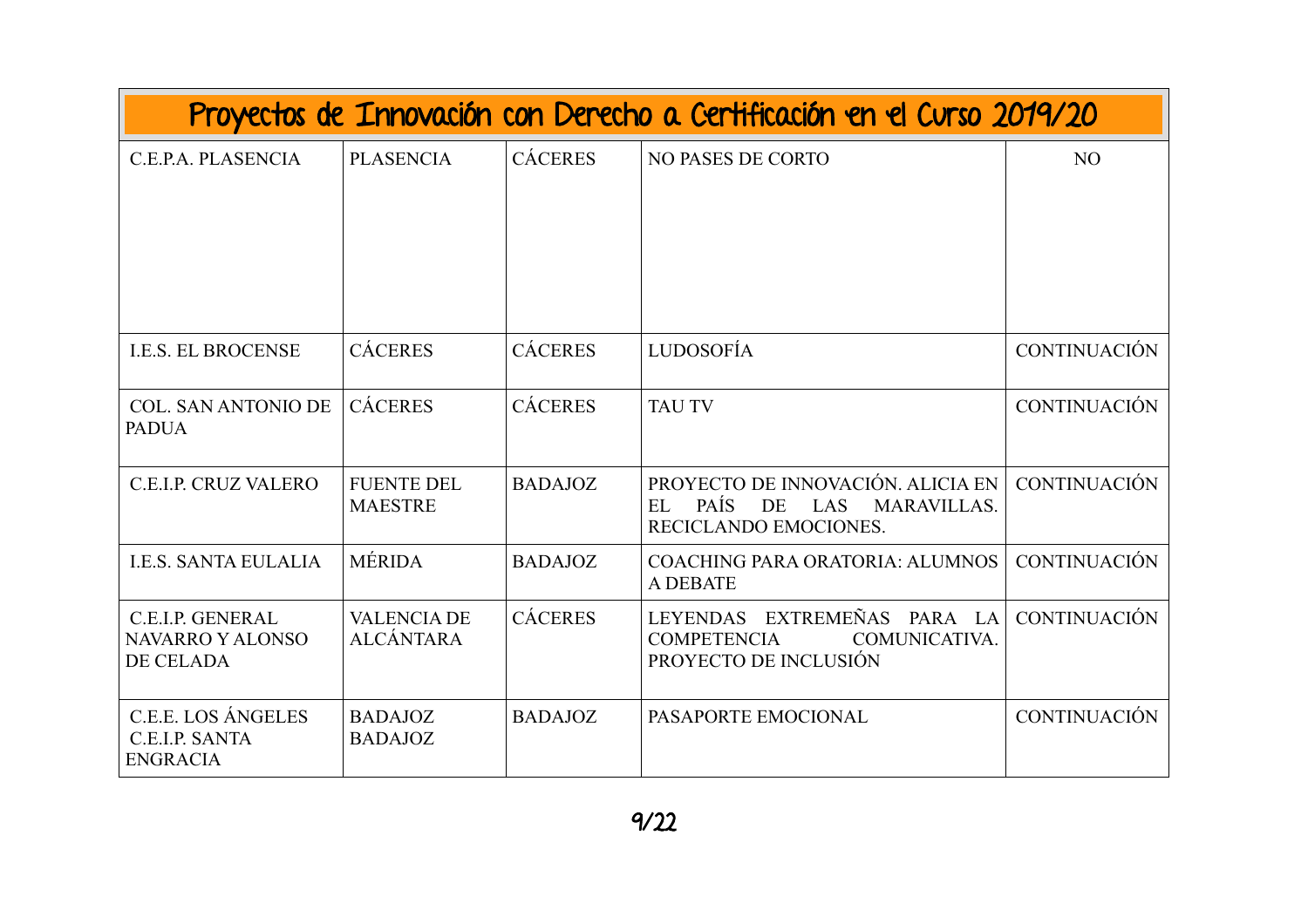| Proyectos de Innovación con Derecho a Certificación en el Curso 2019/20 |                                            |                |                                                                                                                                             |                     |  |
|-------------------------------------------------------------------------|--------------------------------------------|----------------|---------------------------------------------------------------------------------------------------------------------------------------------|---------------------|--|
|                                                                         |                                            |                |                                                                                                                                             |                     |  |
| I.E.S. AGORA<br><b>I.E.S. UNIVERSIDAD</b><br><b>LABORAL</b>             | <b>CÁCERES</b><br><b>CÁCERES</b>           | <b>CÁCERES</b> | <b>TELEASISTENCIA</b><br><b>PROGRAMA</b><br>DE<br><b>PROFESIONAL</b>                                                                        | <b>CONTINUACIÓN</b> |  |
| <b>I.E.S. SIERRA DE SAN</b><br><b>PEDRO</b>                             | LA ROCA DE LA<br><b>SIERRA</b>             | <b>BADAJOZ</b> | <b>TURÍSTICA</b><br>GUÍA<br>ABP:<br>LÁCARA-<br><b>MANCOMUNIDAD</b><br>LOS<br><b>BALDIOS</b>                                                 | <b>CONTINUACIÓN</b> |  |
| <b>I.E.S. EXTREMADURA</b>                                               | <b>MONTIJO</b>                             | <b>BADAJOZ</b> | "EN BUSCA DE LA ATENCIÓN PERDIDA".<br>PROYECTO DE INNOVACIÓN PARA LA<br>DE<br><b>ATENCIÓN</b><br>LA<br>Y<br><b>MEJORA</b><br>CONCENTRACIÓN. | <b>CONTINUACIÓN</b> |  |
| <b>I.E.S. PÉREZ</b><br><b>COMENDADOR</b>                                | <b>PLASENCIA</b>                           | <b>CÁCERES</b> | ANÁLISIS DE EFICIENCIA ENERGÉTICA<br>EN EL JES PÉREZ COMENDADOR                                                                             | <b>CONTINUACIÓN</b> |  |
| <b>C.E.I.P. FRANCISCO</b><br>RODRÍGUEZ PERERA                           | <b>VILLANUEVA</b><br><b>DEL FRESNO</b>     | <b>BADAJOZ</b> | <b>CUIDA TU POSTURA</b>                                                                                                                     | N <sub>O</sub>      |  |
| C.E.I.P. SIERRA DE<br><b>GREDOS</b>                                     | <b>NAVALMORAL</b><br><b>DE LA MATA</b>     | <b>CÁCERES</b> | LA PATRULLA DEL PATIO                                                                                                                       | <b>CONTINUACIÓN</b> |  |
| I.E.S. MELÉNDEZ<br><b>VALDÉS</b>                                        | <b>VILLAFRANCA</b><br><b>DE LOS BARROS</b> | <b>BADAJOZ</b> | <b>GESTIÓN</b><br><b>MINDFULNESS</b><br>Y<br><b>MELÉNDEZ</b><br><b>EMOCIONAL</b><br>EN<br><b>IES</b><br>$^{\prime\prime}$<br>VALDÉS"        | <b>CONTINUACIÓN</b> |  |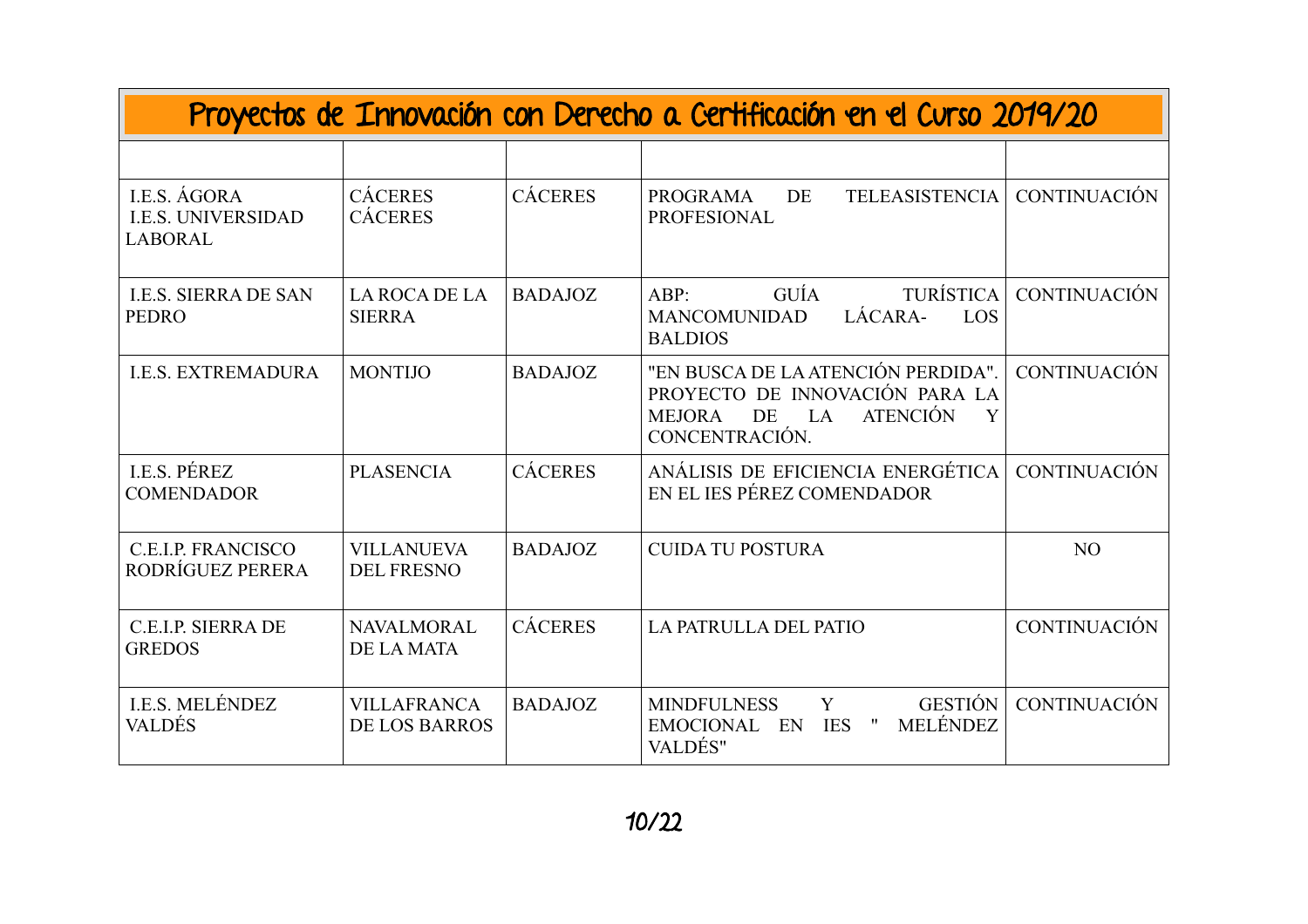| Proyectos de Innovación con Derecho a Certificación en el Curso 2019/20 |                                         |                |                                                                                            |                     |
|-------------------------------------------------------------------------|-----------------------------------------|----------------|--------------------------------------------------------------------------------------------|---------------------|
| <b>C.E.I.P. LUIS VIVES</b>                                              | <b>BADAJOZ</b>                          | <b>BADAJOZ</b> | <b>UN</b><br>ROBOTEANDO,<br><b>CAMINO</b><br><b>MULTIDISCIPLINAR</b>                       | <b>CONTINUACIÓN</b> |
| C.E.I.P. SANTA<br><b>ENGRACIA</b>                                       | <b>BADAJOZ</b>                          | <b>BADAJOZ</b> | <b>COLORES: APRENDEMOS</b><br>PROYECTO<br><b>HACIENDO</b>                                  | <b>CONTINUACIÓN</b> |
| COL.E.E. NTRA. SRA.<br><b>DE LAS CRUCES</b>                             | <b>DON BENITO</b>                       | <b>BADAJOZ</b> | YO TOCO EL PIANO (SAACM)                                                                   | <b>CONTINUACIÓN</b> |
| <b>I.E.S.O. COLONOS</b>                                                 | <b>GEVORA</b>                           | <b>BADAJOZ</b> | <b>ARTE</b><br><b>COMO</b><br><b>ESCENARIO</b><br>EL<br>DE<br><b>COMPETENCIAS</b>          | N <sub>O</sub>      |
| <b>I.E.S. SANTA EULALIA</b>                                             | <b>MÉRIDA</b>                           | <b>BADAJOZ</b> | GEOLALIA: HABLANDO DE GEOLOGÍA<br>EN EL IES SANTA EULALIA                                  | N <sub>O</sub>      |
| C.E.I.P. NTRA. SRA. DE<br><b>MONTEVIRGEN</b>                            | <b>VILLALBA DE</b><br><b>LOS BARROS</b> | <b>BADAJOZ</b> | <b>DESCUBRIENDO</b><br><b>SEGUIMOS</b><br><b>EXTREMADURA!</b>                              | <b>CONTINUACIÓN</b> |
| <b>I.E.S. MAESTRO</b><br><b>DOMINGO CÁCERES</b>                         | <b>BADAJOZ</b>                          | <b>BADAJOZ</b> | JARDÍN BOTÁNICO CON CLASE                                                                  | <b>CONTINUACIÓN</b> |
| <b>I.E.S. SAN ROQUE</b>                                                 | <b>BADAJOZ</b>                          | <b>BADAJOZ</b> | ATENDIENDO LA DIVERSIDAD CON B-<br>LEARNING. INNOVANDO EN EL AULA                          | <b>CONTINUACIÓN</b> |
| <b>COL. CLARET</b>                                                      | <b>DON BENITO</b>                       | <b>BADAJOZ</b> | EL DEBATE COMO CAMINO HACIA UN<br>APRENDIZAJE SIGNIFICATIVO Y UNA<br>COMUNICACIÓN EFECTIVA | N <sub>O</sub>      |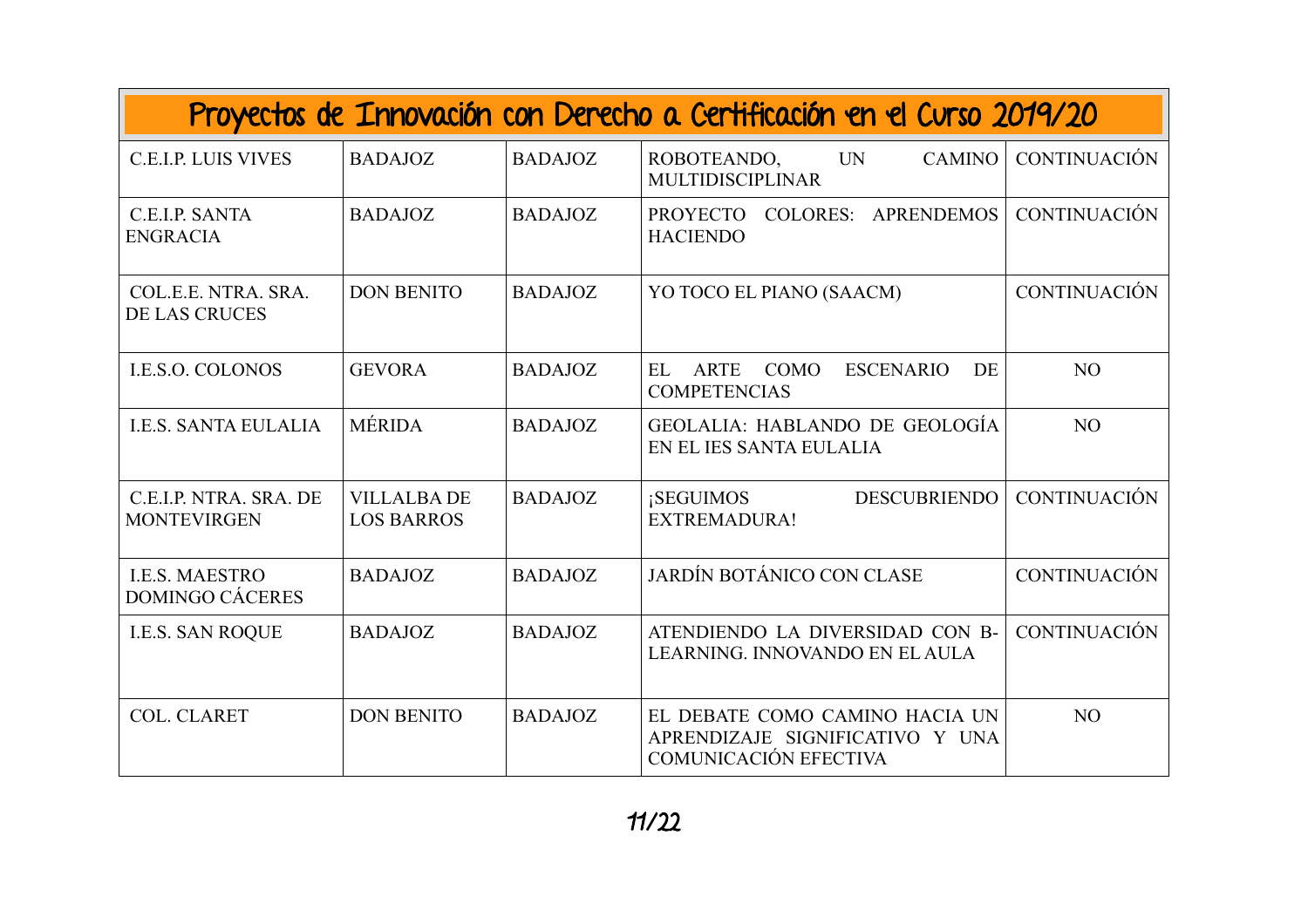| Proyectos de Innovación con Derecho a Certificación en el Curso 2019/20                     |                                    |                |                                                                                                                     |                     |  |
|---------------------------------------------------------------------------------------------|------------------------------------|----------------|---------------------------------------------------------------------------------------------------------------------|---------------------|--|
| <b>I.E.S. ALBARREGAS</b><br>E.A.O. ESCUELA DE<br><b>ARTE Y SUPERIOR DE</b><br><b>DISEÑO</b> | <b>MÉRIDA</b><br><b>MÉRIDA</b>     | <b>BADAJOZ</b> | EDITORIAL EASDM / ALBARREGAS                                                                                        | <b>CONTINUACIÓN</b> |  |
| <b>I.E.S. PÉREZ</b><br><b>COMENDADOR</b><br>I.E.S. VALLE DE<br><b>AMBROZ</b>                | <b>PLASENCIA</b><br><b>HERVÁS</b>  | <b>CÁCERES</b> | PODER.<br><b>ALUMNO</b><br><b>JUEGOS</b><br>DE<br>$\mathbf{E}$<br>ESTRATEGA.                                        | <b>CONTINUACIÓN</b> |  |
| C.E.I.P. SANTÍSIMO<br><b>CRISTO DEL RISCO</b>                                               | <b>SIERRA DE</b><br><b>FUENTES</b> | <b>CÁCERES</b> | <b>NUESTRO RETO: CUIDEMOS LA SALUD</b>                                                                              | <b>CONTINUACIÓN</b> |  |
| <b>C.E.I.P. VIRGEN DE LA</b><br>CONSOLACIÓN                                                 | <b>FERIA</b>                       | <b>BADAJOZ</b> | <b>HOGWARTS SCHOOL</b>                                                                                              | <b>CONTINUACIÓN</b> |  |
| C.E.P.A. ABRIL                                                                              | <b>BADAJOZ</b>                     | <b>BADAJOZ</b> | "EN ABRIL, HISTORIAS MIL"                                                                                           | <b>CONTINUACIÓN</b> |  |
| <b>I.E.S. EL BROCENSE</b>                                                                   | <b>CÁCERES</b>                     | <b>CÁCERES</b> | <b>ALFA</b><br><b>CENTAURI</b><br><b>(OPTIMIZANDO)</b><br>$\omega$ VANZA)                                           | <b>CONTINUACIÓN</b> |  |
| I.E.S. ÁGORA                                                                                | <b>CÁCERES</b>                     | <b>CÁCERES</b> | <b>ÉXITO</b><br><b>SALUD</b><br><b>EDUCATIVO</b><br>Y<br>FÍSICA Y<br>MEDIANTE LA ACTIVIDAD<br>EDUCACIÓN NUTRICIONAL | <b>CONTINUACIÓN</b> |  |
| <b>C.E.I.P. FRANCISCO</b><br><b>VALDÉS</b>                                                  | <b>DON BENITO</b>                  | <b>BADAJOZ</b> | <b>PROYECTO</b><br>INTERGENERACIONAL.<br>MÚSICA AÑOS 60.                                                            | <b>CONTINUACIÓN</b> |  |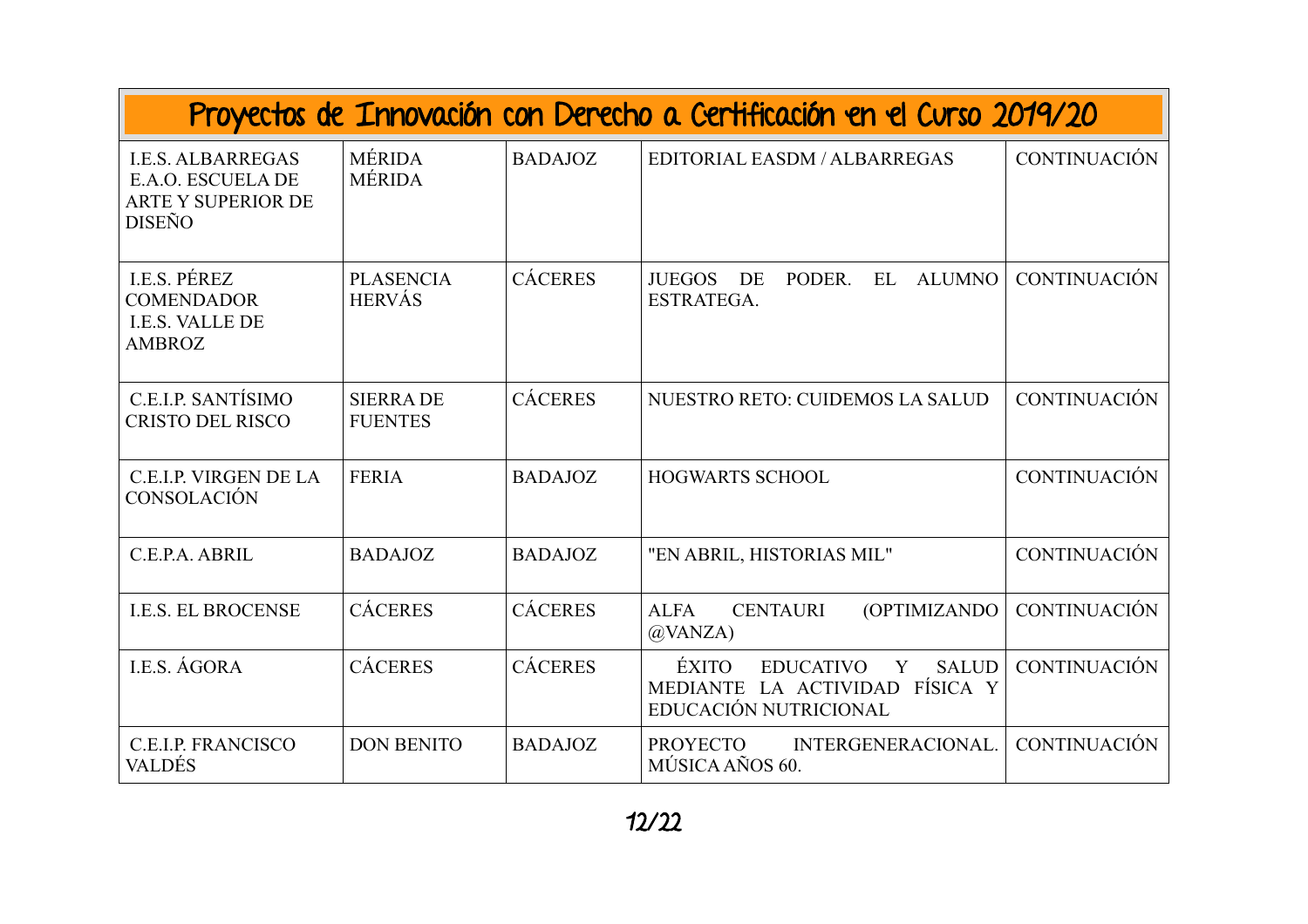| Proyectos de Innovación con Derecho a Certificación en el Curso 2019/20                                                                                                                                                                                                                                                                                   |                                                                                                                                                                                                         |                |                                                                         |                     |  |
|-----------------------------------------------------------------------------------------------------------------------------------------------------------------------------------------------------------------------------------------------------------------------------------------------------------------------------------------------------------|---------------------------------------------------------------------------------------------------------------------------------------------------------------------------------------------------------|----------------|-------------------------------------------------------------------------|---------------------|--|
|                                                                                                                                                                                                                                                                                                                                                           |                                                                                                                                                                                                         |                |                                                                         |                     |  |
| <b>I.E.S. ALBARREGAS</b><br><b>I.E.S. TIERRABLANCA</b>                                                                                                                                                                                                                                                                                                    | MÉRIDA<br><b>LAZARZA</b>                                                                                                                                                                                | <b>BADAJOZ</b> | <b>FCTWEB</b>                                                           | N <sub>O</sub>      |  |
| I.E.S. QUINTANA DE LA<br><b>SERENA</b>                                                                                                                                                                                                                                                                                                                    | <b>QUINTANA DE</b><br><b>LA SERENA</b>                                                                                                                                                                  | <b>BADAJOZ</b> | <b>NUESTRA</b><br><b>ROMEO</b><br><b>JULIETAA</b><br>Y<br><b>MANERA</b> | <b>CONTINUACIÓN</b> |  |
| COL. SOPEÑA<br><b>BADAJOZ</b>                                                                                                                                                                                                                                                                                                                             | <b>BADAJOZ</b>                                                                                                                                                                                          | <b>BADAJOZ</b> | <b>STYLING WEEK</b>                                                     | <b>CONTINUACIÓN</b> |  |
| C.E.I.P. CAMPO<br>ARAÑUELO<br>C.E.I.P. CASTRA<br><b>CAECILIA</b><br><b>EOEP EQUIPO</b><br><b>ESPECÍFICO</b><br><b>(TRANSTORNO)</b><br><b>GENERALIZADO)</b><br><b>C.E.I.P. EXTREMADURA</b><br><b>CÁCERES</b><br>C.E.I.P. LAS AMÉRICAS<br><b>C.E.I.P. MIRALVALLE</b><br>C.E.I.P. MOCTEZUMA<br><b>CÁCERES</b><br>C.E.I.P. NTRA. SRA. DE<br><b>ALTAGRACIA</b> | <b>NAVALMORAL</b><br>DE LA MATA<br><b>CÁCERES</b><br><b>CÁCERES</b><br><b>CÁCERES</b><br><b>TRUJILLO</b><br><b>PLASENCIA</b><br><b>CÁCERES</b><br><b>GARROVIALLAS</b><br>DE ALCONETAR<br><b>CÁCERES</b> | <b>CÁCERES</b> | <b>RINCONTEA</b>                                                        | <b>CONTINUACIÓN</b> |  |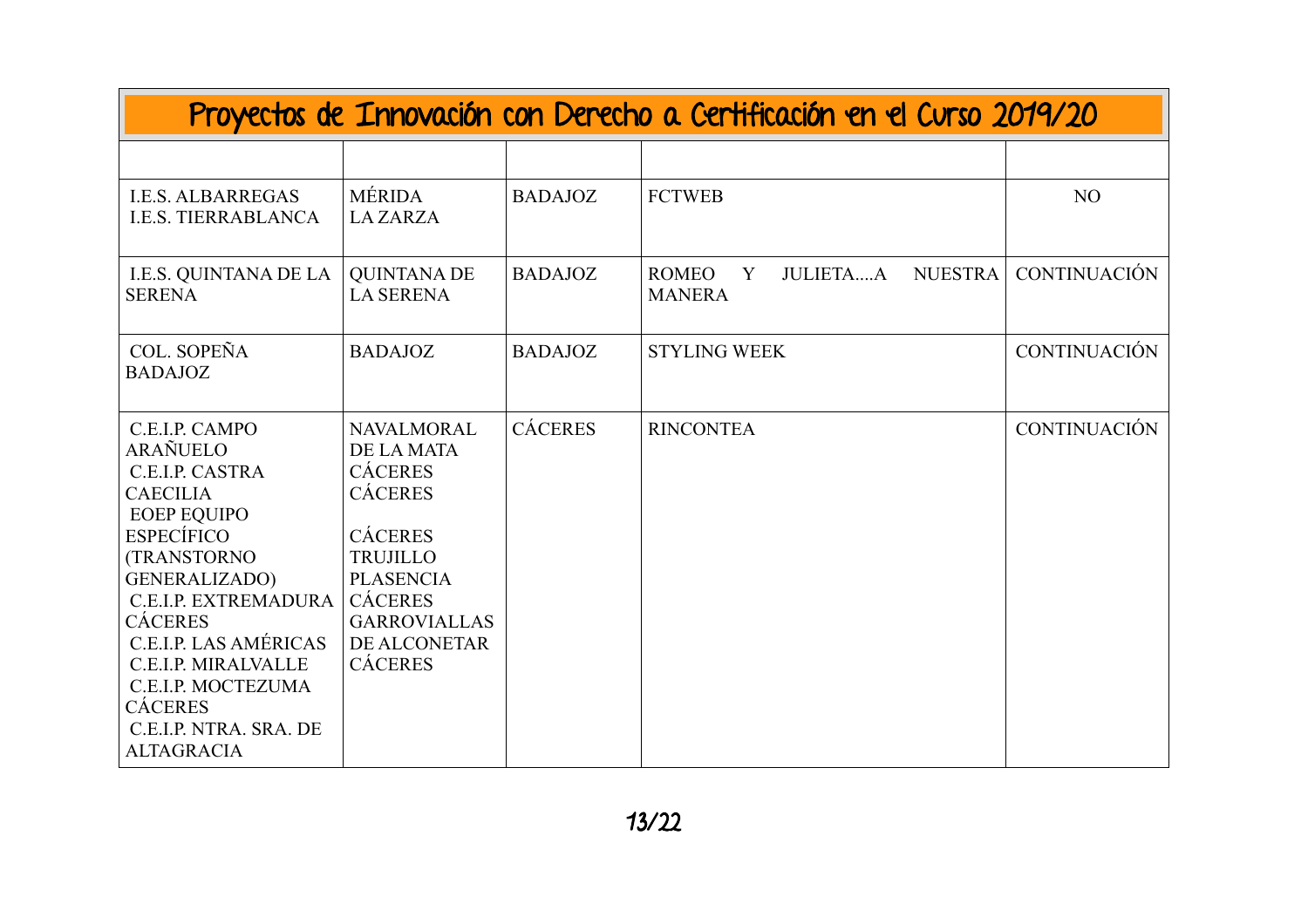| Proyectos de Innovación con Derecho a Certificación en el Curso 2019/20 |                                        |                |                                                                                                                                      |                     |  |
|-------------------------------------------------------------------------|----------------------------------------|----------------|--------------------------------------------------------------------------------------------------------------------------------------|---------------------|--|
| C.E.E. PROA                                                             |                                        |                |                                                                                                                                      |                     |  |
| <b>C.E.I.P. SAN ISIDRO</b>                                              | <b>GUADIANA DEL</b><br><b>CAUDILLO</b> | <b>BADAJOZ</b> | <b>ACTIVE LANGUAGE LEARNING</b>                                                                                                      | <b>CONTINUACIÓN</b> |  |
| <b>I.E.S. SANTIAGO</b><br>APÓSTOL                                       | <b>ALMENDRALEJO</b>                    | <b>BADAJOZ</b> | CONOCIMIENTO Y BÚSQUEDA<br><b>DE</b><br><b>EMPRESAS PARA FP DUAL</b>                                                                 | <b>CONTINUACIÓN</b> |  |
| <b>I.E.S. TAMUJAL</b>                                                   | <b>ARROYO DE</b><br><b>SAN SERVÁN</b>  | <b>BADAJOZ</b> | "INTRODUCCIÓN<br>DEBATE,<br>AL<br>LA<br>RETÓRICA<br>ORATORIA, LA<br>LA<br>Y<br>ARGUMENTACIÓN"                                        | N <sub>O</sub>      |  |
| <b>C.E.I.P. ENRIQUE</b><br><b>SEGURA COVARSÍ</b>                        | <b>BADAJOZ</b>                         | <b>BADAJOZ</b> | <b>VUELA</b>                                                                                                                         | N <sub>O</sub>      |  |
| <b>I.E.S. UNIVERSIDAD</b><br><b>LABORAL</b>                             | <b>CÁCERES</b>                         | <b>CÁCERES</b> | EL AULA LITERARIA DE LA LABORAL                                                                                                      | <b>CONTINUACIÓN</b> |  |
| I.E.S.O. CELLA<br><b>VINARIA</b>                                        | <b>CECLAVIN</b>                        | <b>CÁCERES</b> | REDES 2.0. TALENTOS Y HABILIDADES<br><b>DEL</b><br>AL<br><b>SERVICIO</b><br>APRENDIZAJE<br><b>COLABORATIVO</b>                       | <b>CONTINUACIÓN</b> |  |
| C.E.I.P. EL POZÓN                                                       | <b>NAVALMORAL</b><br><b>DE LA MATA</b> | <b>CÁCERES</b> | <b>CARNAVAL</b><br>MORALO: INVESTIGAMOS<br><b>DISFRUTAMOS</b><br><b>SU</b><br><b>SU</b><br>PASADO,<br>PRESENTE, IMAGINAMOS SU FUTURO | <b>CONTINUACIÓN</b> |  |
| C.E.I.P. MARÍA DE LOS<br>ÁNGELES                                        | <b>VEGAVIANA</b>                       | <b>CÁCERES</b> | <b>LA TIERRA EN APUROS</b>                                                                                                           | <b>CONTINUACIÓN</b> |  |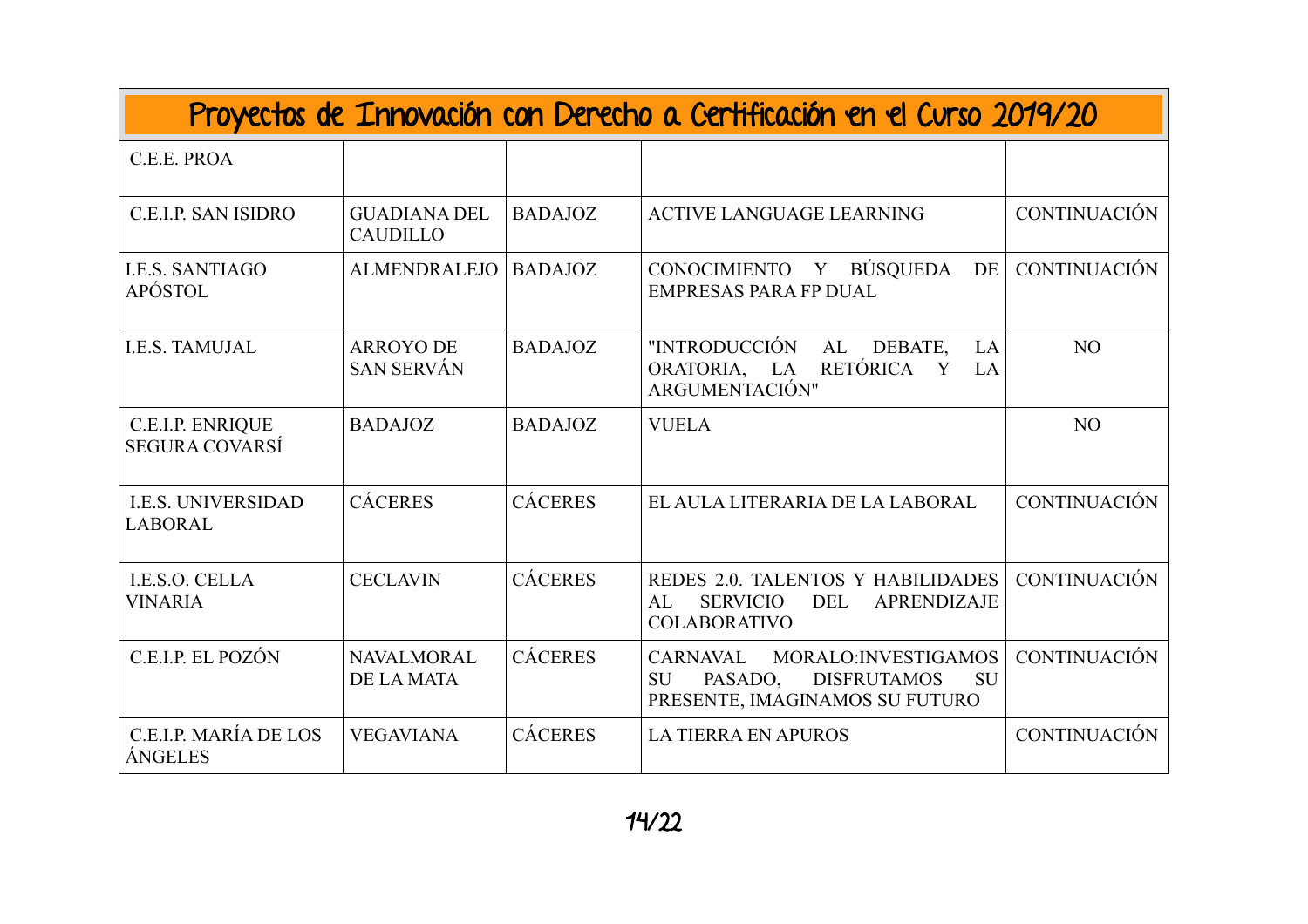| Proyectos de Innovación con Derecho a Certificación en el Curso 2019/20                                                                                                                                                                                                             |                                                                                                                               |                |                                                                                                     |                     |  |
|-------------------------------------------------------------------------------------------------------------------------------------------------------------------------------------------------------------------------------------------------------------------------------------|-------------------------------------------------------------------------------------------------------------------------------|----------------|-----------------------------------------------------------------------------------------------------|---------------------|--|
| <b>BALLESTEROS</b>                                                                                                                                                                                                                                                                  |                                                                                                                               |                |                                                                                                     |                     |  |
| COL. SAN JOSÉ                                                                                                                                                                                                                                                                       | <b>VILLANUEVA DE</b><br><b>LA SERENA</b>                                                                                      | <b>BADAJOZ</b> | VERDE QUE TE QUIERO VERDE                                                                           | N <sub>O</sub>      |  |
| <b>C.E.I.P. ENRIQUE</b><br><b>IGLESIAS GARCÍA</b><br><b>C.E.I.P. LUIS VIVES</b><br>C.E.I.P. NTRA. SRA. DE<br><b>LA SOLEDAD</b><br>C.E.I.P. NTRA. SRA. DE<br><b>LA SOLEDAD</b><br><b>I.E.S. REINO AFTASÍ</b><br><b>I.E.S. SAN ROQUE</b><br><b>COL. VIRGEN DE</b><br><b>GUADALUPE</b> | <b>BADAJOZ</b><br><b>BADAJOZ</b><br><b>GARGALIGAS</b><br><b>BADAJOZ</b><br><b>BADAJOZ</b><br><b>BADAJOZ</b><br><b>BADAJOZ</b> | <b>BADAJOZ</b> | <b>CLAUSTRO DE BARRIO</b>                                                                           | <b>CONTINUACIÓN</b> |  |
| C.O.M. PROFESIONAL<br>HNOS. BERZOSA                                                                                                                                                                                                                                                 | <b>CÁCERES</b>                                                                                                                | <b>CÁCERES</b> | UNA RADIO CON HISTORIA                                                                              | <b>CONTINUACIÓN</b> |  |
| COL. SAN JOSÉ                                                                                                                                                                                                                                                                       | <b>CÁCERES</b>                                                                                                                | <b>CÁCERES</b> | INNOVAR A TRAVÉS DEL APRENDIZAJE<br><b>COOPERATIVO</b>                                              | <b>CONTINUACIÓN</b> |  |
| C.E.I.P. PADRE MANJÓN                                                                                                                                                                                                                                                               | <b>MONTIJO</b>                                                                                                                | <b>BADAJOZ</b> | PEQUEÑOS TURISTAS POR EL MUNDO                                                                      | <b>CONTINUACIÓN</b> |  |
| C.E.I.P. NTRA. SRA. DEL<br><b>SOCORRO</b>                                                                                                                                                                                                                                           | <b>PALOMAS</b>                                                                                                                | <b>BADAJOZ</b> | LAS AVENTURAS DE PALOMÍN EN EL<br>SEÑORA DEL<br><b>NUESTRA</b><br><b>COLEGIO</b><br><b>SOCORRO"</b> | <b>CONTINUACIÓN</b> |  |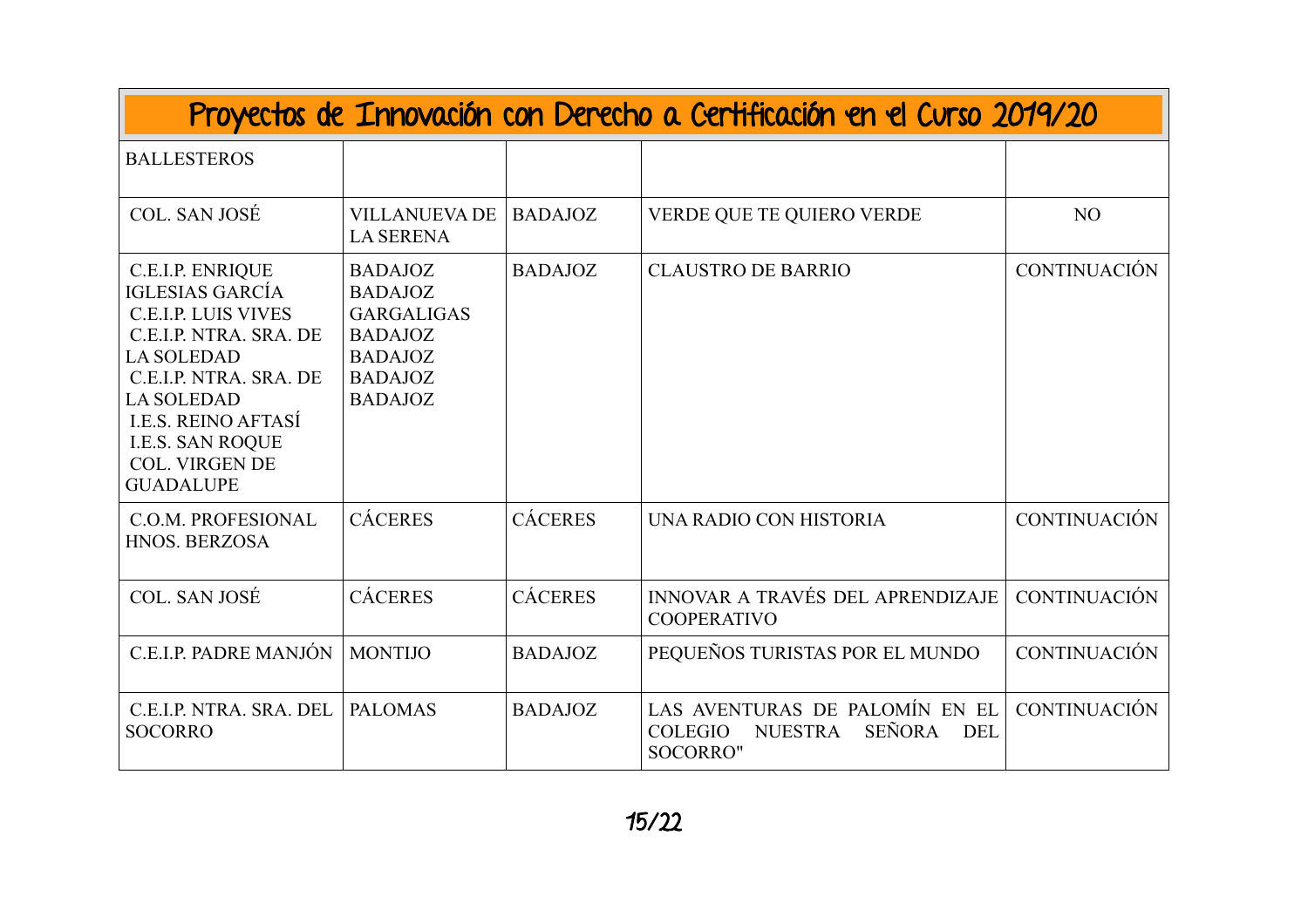| Proyectos de Innovación con Derecho a Certificación en el Curso 2019/20                                      |                                                                                                  |                |                                                                                                                                                |                     |  |  |
|--------------------------------------------------------------------------------------------------------------|--------------------------------------------------------------------------------------------------|----------------|------------------------------------------------------------------------------------------------------------------------------------------------|---------------------|--|--|
| C.E.I.P. CRISTO DE LA<br><b>VICTORIA</b>                                                                     | <b>SERRADILLA</b>                                                                                | <b>CÁCERES</b> | ABNIZANDO LAS MATEMÁTICAS                                                                                                                      | <b>CONTINUACIÓN</b> |  |  |
| <b>I.E.S. SANTIAGO</b><br>APÓSTOL                                                                            | <b>ALMENDRALEJO</b>                                                                              | <b>BADAJOZ</b> | ¿VIVIMOS EN UNA SOCIEDAD JUSTA?                                                                                                                | <b>CONTINUACIÓN</b> |  |  |
| <b>I.E.S. CAURIUM</b>                                                                                        | <b>CORIA</b>                                                                                     | <b>CÁCERES</b> | <b>TALLER</b><br>DE<br><b>TEATRO</b><br>"ARRIBA<br>EL<br>TELÓN"                                                                                | N <sub>O</sub>      |  |  |
| C.E.I.P. JOSÉ MARÍA<br><b>CALATRAVA</b>                                                                      | <b>MÉRIDA</b>                                                                                    | <b>BADAJOZ</b> | <b>EMOCIÓNATE JUGANDO</b>                                                                                                                      | <b>CONTINUACIÓN</b> |  |  |
| <b>I.E.S. SANTIAGO</b><br>APÓSTOL                                                                            | <b>ALMENDRALEJO</b>                                                                              | <b>BADAJOZ</b> | COEDUCACIÓN VERTICAL                                                                                                                           | <b>CONTINUACIÓN</b> |  |  |
| C.E.I.P. MOCTEZUMA                                                                                           | <b>CÁCERES</b>                                                                                   | <b>CÁCERES</b> | TÉÂTRE"<br>"PETIT<br><b>PROYECTO</b><br>DE<br>INNOVACIÓN PARA EL APRENDIZAJE<br><b>LENGUAS</b><br><b>EXTRANJERAS</b><br>LAS<br>DE<br>(FRANCÉS) | <b>CONTINUACIÓN</b> |  |  |
| <b>I.E.S. NORBA</b><br><b>CAESARINA</b>                                                                      | <b>CÁCERES</b>                                                                                   | <b>CÁCERES</b> | "SAPERE AUDE" ATRÉVETE A PENSAR                                                                                                                | <b>CONTINUACIÓN</b> |  |  |
| <b>C.E.I.P. ALCALDE JUAN</b><br><b>BLANCO</b><br>C.E.P.A. ANTONIO<br><b>MACHADO</b><br>C.E.I.P. JESÚS ROMERO | <b>LOS SANTOS DE</b><br><b>MAIMONA</b><br><b>ZAFRA</b><br><b>LOS SANTOS DE</b><br><b>MAIMONA</b> | <b>BADAJOZ</b> | ENSÉÑAME A VIVIR                                                                                                                               | <b>CONTINUACIÓN</b> |  |  |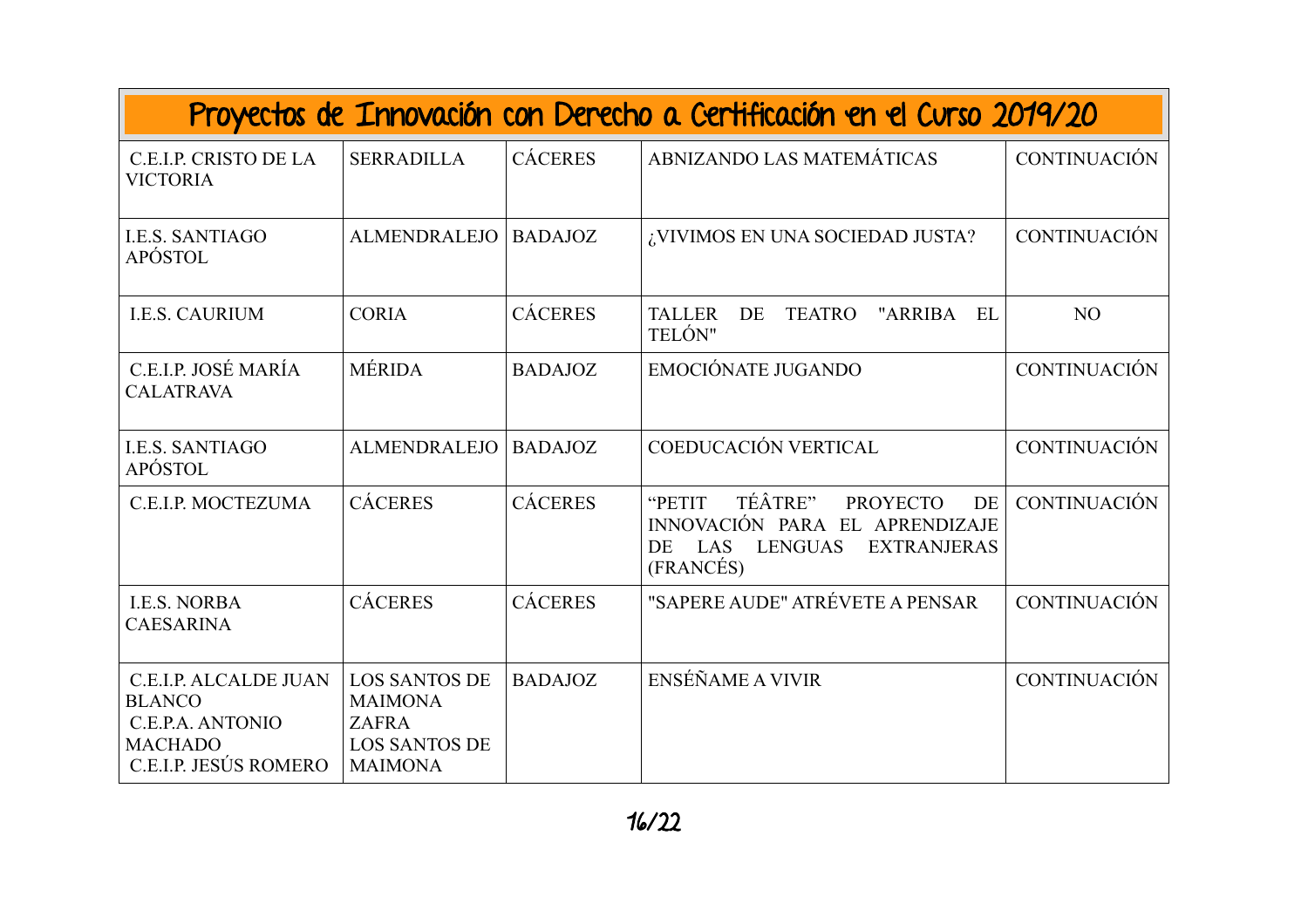| Proyectos de Innovación con Derecho a Certificación en el Curso 2019/20                        |                                                                                  |                |                                                                                            |                     |  |
|------------------------------------------------------------------------------------------------|----------------------------------------------------------------------------------|----------------|--------------------------------------------------------------------------------------------|---------------------|--|
| MUÑOZ<br>A.E.P.A. LOS SANTOS<br><b>DE MAIMONA</b><br><b>C.E.I.P. MAURICIO</b><br><b>TINOCO</b> | <b>LOS SANTOS DE</b><br><b>MAIMONA</b><br><b>LOS SANTOS DE</b><br><b>MAIMONA</b> |                |                                                                                            |                     |  |
| C.E.I.P. EL VETÓN                                                                              | <b>MAJADAS</b>                                                                   | <b>CÁCERES</b> | <b>COMPETICIÓN SALUDABLE</b>                                                               | <b>CONTINUACIÓN</b> |  |
| <b>I.E.S. ALBARREGAS</b>                                                                       | <b>MÉRIDA</b>                                                                    | <b>BADAJOZ</b> | DINAMIZACIÓN FÍSICA Y DEPORTIVA Y<br><b>DE SALUD</b>                                       | <b>CONTINUACIÓN</b> |  |
| C.E.I.P. SUÁREZ<br><b>SOMONTE</b>                                                              | <b>MÉRIDA</b>                                                                    | <b>BADAJOZ</b> | <b>DINÁMICOS</b><br>E<br><b>DIVER-PATIOS</b><br><b>INCLUSIVO</b>                           | <b>CONTINUACIÓN</b> |  |
| <b>I.E.S. VIRGEN DEL</b><br><b>PUERTO</b>                                                      | <b>PLASENCIA</b>                                                                 | <b>CÁCERES</b> | OXÍMORON                                                                                   | <b>CONTINUACIÓN</b> |  |
| <b>COL. SAGRADO</b><br>CORAZÓN DE JESÚS                                                        | <b>TRUJILLO</b>                                                                  | <b>CÁCERES</b> | <b>CIBERMENTORES</b>                                                                       | <b>CONTINUACIÓN</b> |  |
| C.E.I.P. PEDRO DE<br><b>VALENCIA</b>                                                           | <b>ZAFRA</b>                                                                     | <b>BADAJOZ</b> | <b>DINÁMICOS</b><br><b>RECREOS</b><br><b>PATIOS</b><br>$\overline{a}$<br><b>INCLUSIVOS</b> | <b>CONTINUACIÓN</b> |  |
| <b>I.E.S. CASTILLO DE</b><br><b>LUNA</b>                                                       | ALBURQUERQU<br>E                                                                 | <b>BADAJOZ</b> | NOMBRANDO EL HUERTO ESCOLAR                                                                | <b>CONTINUACIÓN</b> |  |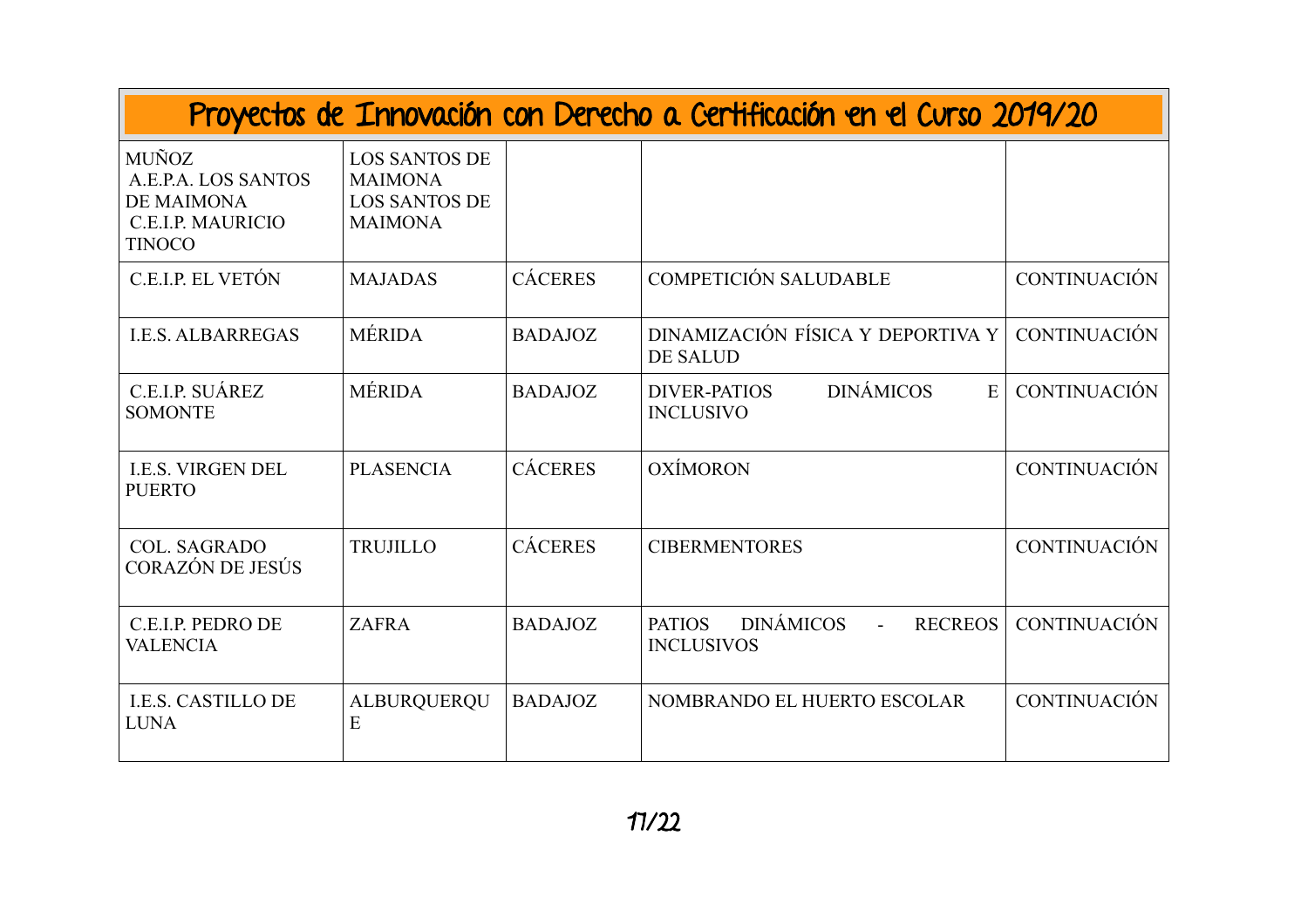| Proyectos de Innovación con Derecho a Certificación en el Curso 2019/20 |                                            |                |                                                                     |                     |  |  |
|-------------------------------------------------------------------------|--------------------------------------------|----------------|---------------------------------------------------------------------|---------------------|--|--|
| <b>I.E.S. PUERTA DE LA</b><br><b>SERENA</b>                             | <b>VILLANUEVA DE</b><br><b>LA SERENA</b>   | <b>BADAJOZ</b> | EL PERIPLO: DESDE LA SERENA AL<br><b>MUNDO</b>                      | <b>CONTINUACIÓN</b> |  |  |
| C.E.I.P. DE PRÁCTICAS                                                   | <b>CÁCERES</b>                             | <b>CÁCERES</b> | PREVENIR PARA VIVIR EN IGUALDAD                                     | <b>CONTINUACIÓN</b> |  |  |
| C.E.I.P. NTRA. SRA. DE<br><b>CHANDAVILA</b>                             | <b>LA CODOSERA</b>                         | <b>BADAJOZ</b> | HACIA UN DESARROLLO SOSTENIBLE                                      | <b>CONTINUACIÓN</b> |  |  |
| <b>I.E.S. VALLE DEL JERTE</b>                                           | CABEZUELA-<br><b>NAVACONCEJO</b>           | <b>CÁCERES</b> | <b>JUGANDO JUNTOS</b>                                               | <b>CONTINUACIÓN</b> |  |  |
| C.E.E. ANTONIO<br><b>TOMILLO</b>                                        | <b>ZAFRA</b>                               | <b>BADAJOZ</b> | EL MUNDO EN MI MOCHILA                                              | N <sub>O</sub>      |  |  |
| <b>COL.E.E. SAN MARCOS</b><br><b>C.E.I.P. SAN ROQUE</b>                 | <b>ALMENDRALEJO</b><br><b>ALMENDRALEJO</b> | <b>BADAJOZ</b> | "TEATRO INCLUSIVO. LA DIVERSIDAD<br>A ESCENA"                       | <b>CONTINUACIÓN</b> |  |  |
| <b>I.E.S. MIGUEL DURÁN</b>                                              | <b>AZUAGA</b>                              | <b>BADAJOZ</b> | "LAS TIC EN LA EXPRESIÓN ORAL Y<br>ESCRITA DEL I.E.S. MIGUEL DURÁN" | <b>CONTINUACIÓN</b> |  |  |
| <b>I.E.S. SAN ROQUE</b>                                                 | <b>BADAJOZ</b>                             | <b>BADAJOZ</b> | HUERTO HIDROPÓNICO COMO ESPACIO<br>DE INCLUSIÓN                     | <b>CONTINUACIÓN</b> |  |  |
| I.E.S. MUÑOZ TORRERO                                                    | <b>CABEZA DEL</b><br><b>BUEY</b>           | <b>BADAJOZ</b> | ODS EN EL AULA INCLUSIVA                                            | <b>CONTINUACIÓN</b> |  |  |
| <b>I.E.S. PARQUE DE</b>                                                 | <b>PLASENCIA</b>                           | <b>CÁCERES</b> | <b>TRAS LA PISTA</b>                                                | N <sub>O</sub>      |  |  |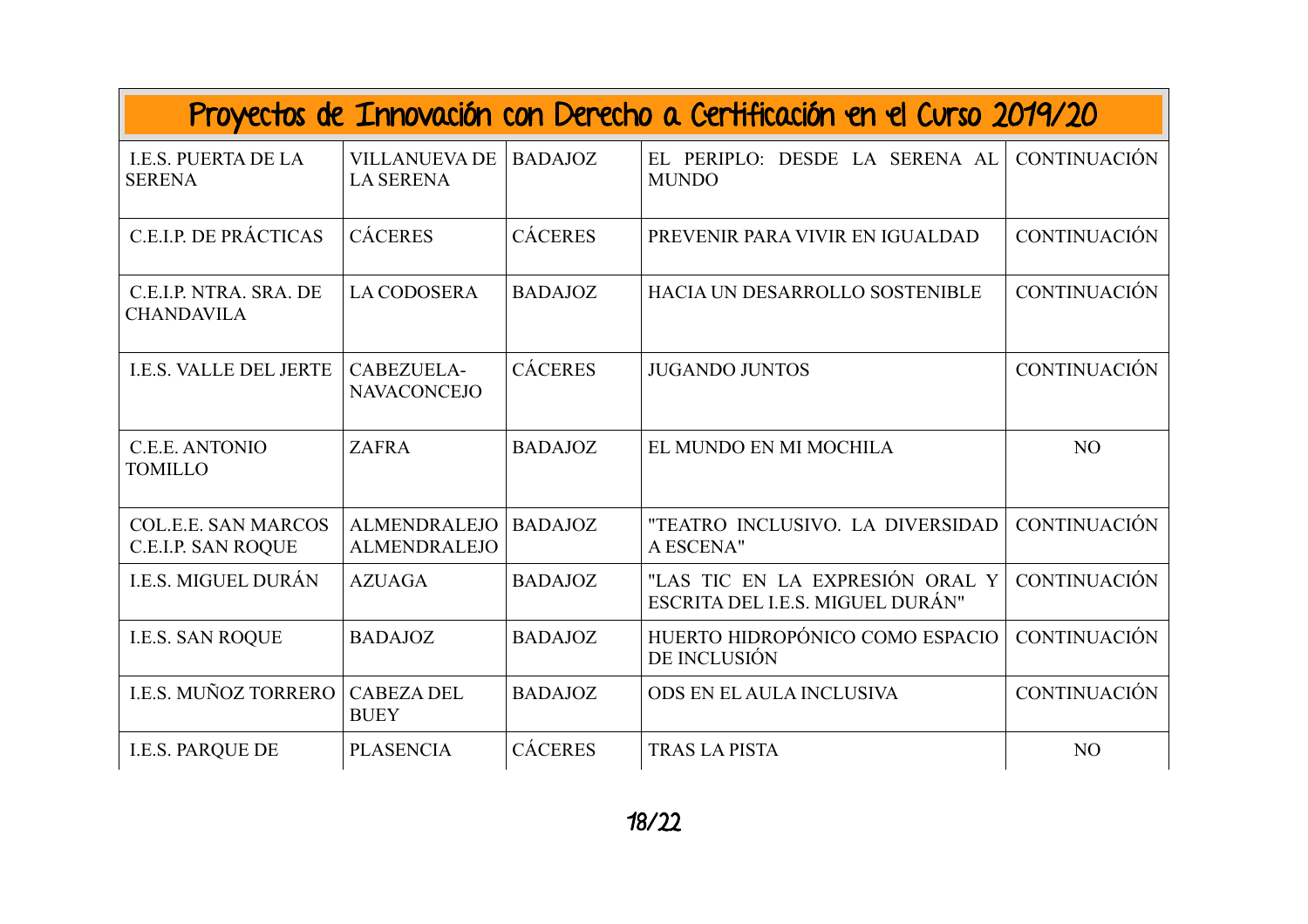| Proyectos de Innovación con Derecho a Certificación en el Curso 2019/20                                                              |                                                                                                                      |                                              |                                                                                                                                                                |                     |  |
|--------------------------------------------------------------------------------------------------------------------------------------|----------------------------------------------------------------------------------------------------------------------|----------------------------------------------|----------------------------------------------------------------------------------------------------------------------------------------------------------------|---------------------|--|
| MONFRAGÜE                                                                                                                            |                                                                                                                      |                                              |                                                                                                                                                                |                     |  |
| <b>I.E.S. SAN JOSÉ</b>                                                                                                               | <b>VILLANUEVA DE</b><br><b>LA SERENA</b>                                                                             | <b>BADAJOZ</b>                               | APRENIDAJE BASADO EN JUEGOS DE<br><b>MESA</b>                                                                                                                  | <b>CONTINUACIÓN</b> |  |
| <b>I.E.S. SANTA EULALIA</b>                                                                                                          | <b>MÉRIDA</b>                                                                                                        | <b>BADAJOZ</b>                               | IMPLANTACIÓN DE LA ROBÓTICA EN<br><b>EL AULA</b>                                                                                                               | <b>CONTINUACIÓN</b> |  |
| <b>I.E.S. AL-QÁZERES</b>                                                                                                             | <b>CÁCERES</b>                                                                                                       | <b>CÁCERES</b>                               | "PROYECTO "MENTE JOVEN"                                                                                                                                        | <b>CONTINUACIÓN</b> |  |
| <b>I.E.S. SÁENZ DE</b><br><b>BURUAGA</b>                                                                                             | <b>MÉRIDA</b>                                                                                                        | <b>BADAJOZ</b>                               | CREACIÓN DE UNA APP PARA<br>MÓVILES DE TÉCNICAS BÁSICAS<br>DE<br>ENFERMERÍA<br><b>APLICANDO</b><br>LA<br>METODOLOGÍA ABP EN LA FORMACIÓN<br><b>PROFESIONAL</b> | <b>CONTINUACIÓN</b> |  |
| <b>LE.S. HOSTELERÍA Y</b><br><b>TURISMO</b>                                                                                          | ORELLANA LA<br><b>VIEJA</b>                                                                                          | <b>BADAJOZ</b>                               | <b>ACCIONES</b><br><b>INTERGENERACIONALES</b><br>POR UNA CIUDAD MÁS SALUDABLE                                                                                  | <b>CONTINUACIÓN</b> |  |
| <b>C.E.I.P. CONQUISTADOR</b><br><b>LOAYSA</b><br>C.E.I.P. SANTA<br><b>BÁRBARA</b><br>C.E.I.P. SANTÍSIMO<br><b>CRISTO DE LA SALUD</b> | <b>JARANDILLA DE</b><br><b>LA VERA</b><br><b>GUIJO DE SANTA</b><br><b>BARBARA</b><br><b>ALDEANUEVA</b><br>DE LA VERA | <b>CÁCERES</b>                               | "EL AJEDREZ ME MOLA II"                                                                                                                                        | <b>CONTINUACIÓN</b> |  |
| C.R.A. GARBAYUELA<br><b>COL. GINER DE LOS</b><br><b>RÍOS</b>                                                                         | <b>GARBAYUELA</b><br><b>CÁCERES</b><br><b>BADAJOZ</b>                                                                | BADAJOZ)<br><b>CÁCERES</b><br><b>BADAJOZ</b> | "DE COCO CHANEL SE VISTE LA SOLE:<br>PASARELAS DE DISEÑO"                                                                                                      | <b>CONTINUACIÓN</b> |  |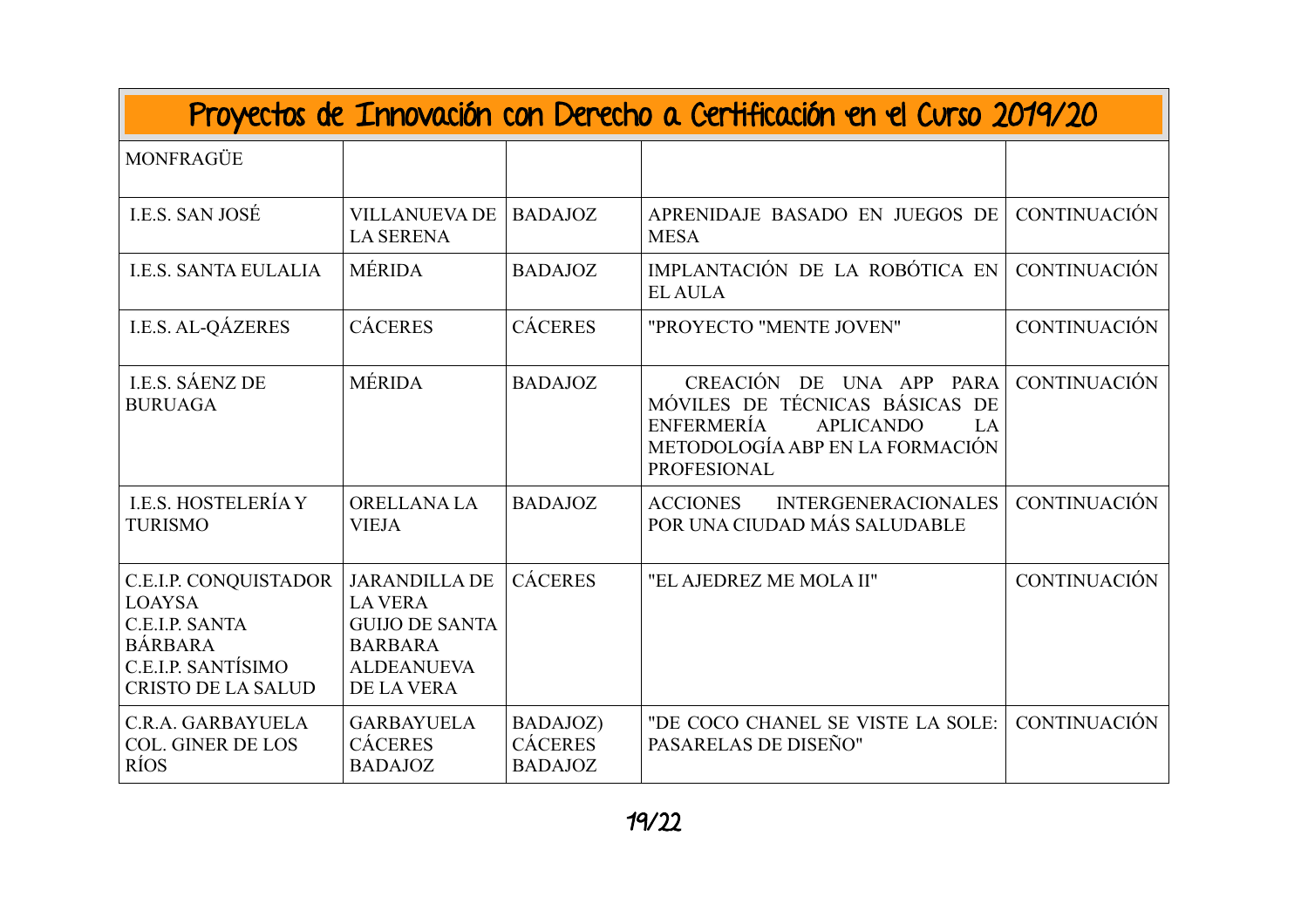| Proyectos de Innovación con Derecho a Certificación en el Curso 2019/20                                                                                                                                          |                                                                                                                        |                                                                                  |                                                                                                                                                              |                     |  |
|------------------------------------------------------------------------------------------------------------------------------------------------------------------------------------------------------------------|------------------------------------------------------------------------------------------------------------------------|----------------------------------------------------------------------------------|--------------------------------------------------------------------------------------------------------------------------------------------------------------|---------------------|--|
| <b>C.E.I.P. JUVENTUD</b><br>C.R.A. LLANOS DE LA<br><b>VEGA</b><br>C.E.I.P. NTRA. SRA. DE<br><b>LA SOLEDAD</b><br>C.E.I.P. OBISPO<br>ÁLVAREZ DE CASTRO<br>C.E.I.P. ORTEGA Y<br><b>GASSET</b><br>C.E.I.P. SAN JOSÉ | <b>CAMPO LUGAR</b><br><b>ARROYO DE</b><br><b>SAN SERVÁN</b><br><b>HOYOS</b><br><b>ALMENDRALEJO</b><br><b>CALAMONTE</b> | <b>CÁCERES</b><br><b>BADAJOZ</b><br><b>CÁCERES</b><br>BADAJOZ)<br><b>BADAJOZ</b> |                                                                                                                                                              |                     |  |
| <b>I.E.S. SAN FERNANDO</b>                                                                                                                                                                                       | <b>BADAJOZ</b>                                                                                                         | <b>BADAJOZ</b>                                                                   | <b>STEAM SAN FERNANDO</b>                                                                                                                                    | <b>CONTINUACIÓN</b> |  |
| <b>COL. SANTA TERESA</b>                                                                                                                                                                                         | <b>CABEZA DEL</b><br><b>BUEY</b>                                                                                       | <b>BADAJOZ</b>                                                                   | COMO<br>MI<br>PARQUE:<br><b>AGENTE</b><br>TRANSFORMADOR DEL APRENDIZAJE.                                                                                     | <b>CONTINUACIÓN</b> |  |
| <b>I.E.S. PROFESOR</b><br>HERNÁNDEZ PACHECO                                                                                                                                                                      | <b>CÁCERES</b>                                                                                                         | <b>CÁCERES</b>                                                                   | USO PEDAGÓGICO DE TECNOLOGÍAS Y<br><b>METODOLOGÍA</b><br><b>WIKI</b><br>EN<br>LA<br>FORMACIÓN PROFESIONAL.                                                   | <b>CONTINUACIÓN</b> |  |
| <b>I.E.S. SÁENZ DE</b><br><b>BURUAGA</b>                                                                                                                                                                         | <b>MÉRIDA</b>                                                                                                          | <b>BADAJOZ</b>                                                                   | <b>PLATAFORMA</b><br><b>DIGITAL</b><br><b>PARA</b><br>LA<br><b>INSERSERCIÓN</b><br><b>LABORAL</b><br>DE<br>ALUMNOS DE F.P. EN EL CENTRO. " ¿Y<br>AHORA QUÉ?" | <b>CONTINUACIÓN</b> |  |
| C.E.E. CASA DE LA<br><b>MADRE</b>                                                                                                                                                                                | <b>MÉRIDA</b>                                                                                                          | <b>BADAJOZ</b>                                                                   | DIVERTIDAS AVENTURAS EN CEE CASA<br><b>DE LA MADRE</b>                                                                                                       | <b>CONTINUACIÓN</b> |  |
| E.A.O. ESCUELA DE                                                                                                                                                                                                | <b>MÉRIDA</b>                                                                                                          | <b>BADAJOZ</b>                                                                   | "ASOMBRA O.D.S"                                                                                                                                              | <b>CONTINUACIÓN</b> |  |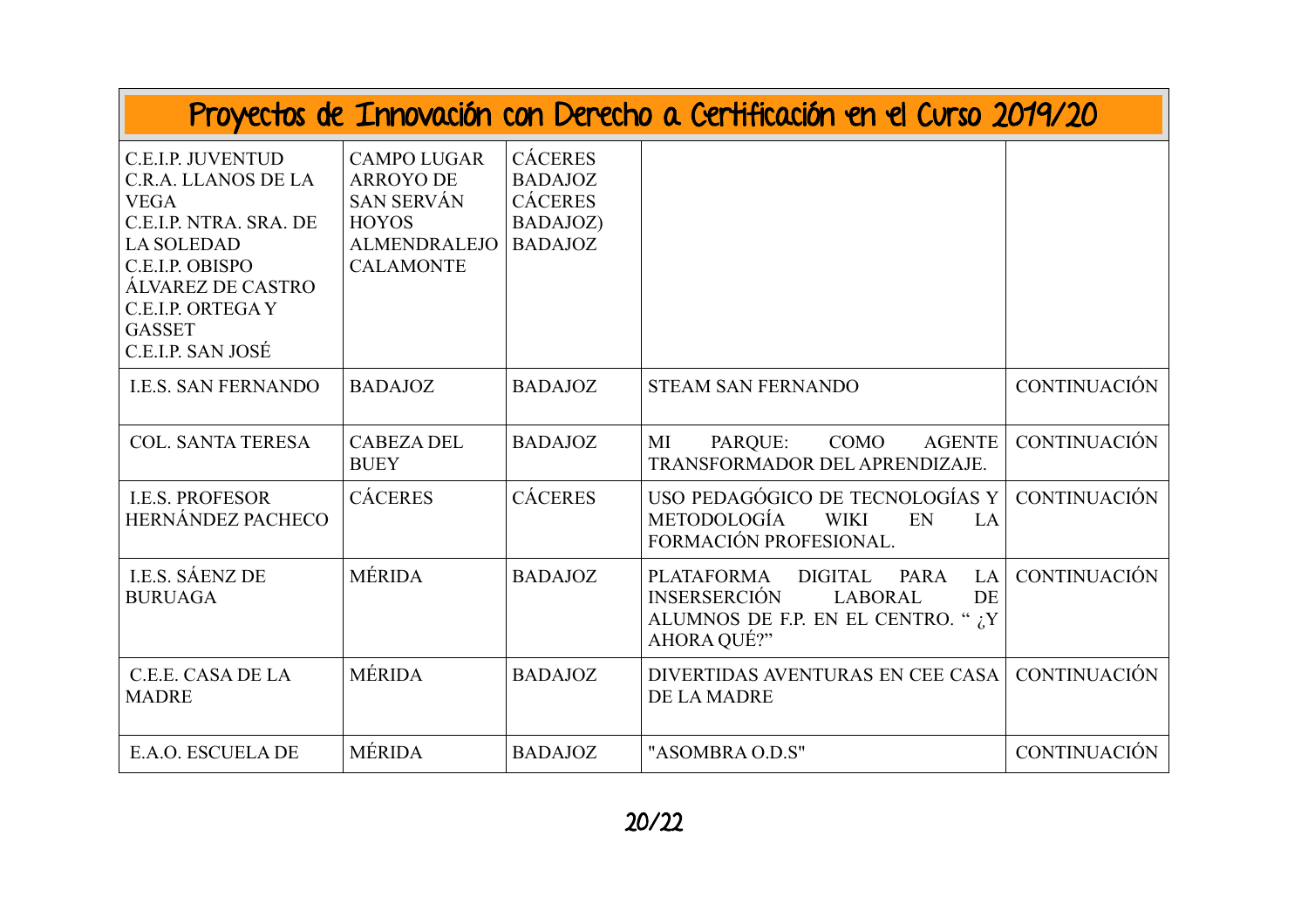| Proyectos de Innovación con Derecho a Certificación en el Curso 2019/20                                                                                     |                                                                                                                                   |                |                                                                                                                                                                                                             |                     |  |
|-------------------------------------------------------------------------------------------------------------------------------------------------------------|-----------------------------------------------------------------------------------------------------------------------------------|----------------|-------------------------------------------------------------------------------------------------------------------------------------------------------------------------------------------------------------|---------------------|--|
| <b>ARTE Y SUPERIOR DE</b><br><b>DISEÑO</b>                                                                                                                  |                                                                                                                                   |                |                                                                                                                                                                                                             |                     |  |
| C.E.I.P. CIUDAD DE<br><b>MÉRIDA</b>                                                                                                                         | <b>MÉRIDA</b>                                                                                                                     | <b>BADAJOZ</b> | <b>EXPRÉSATE</b>                                                                                                                                                                                            | NO                  |  |
| <b>C.E.I.P. FRANCISCO</b><br><b>GINER DE LOS RÍOS</b>                                                                                                       | <b>MÉRIDA</b>                                                                                                                     | <b>BADAJOZ</b> | <b>ACTIVA INCLUSIÓN 2.0</b>                                                                                                                                                                                 | <b>CONTINUACIÓN</b> |  |
| <b>C.E.I.P. EL BROCENSE</b><br>C.E.I.P. NTRA. SRA. DE<br><b>ALTAGRACIA G</b><br>C.E.I.P. NTRA. SRA. DE<br>LA O<br>C.E.I.P. NTRA. SRA. DE<br><b>SEQUEROS</b> | <b>BROZAS</b><br><b>ARROVILLAS DE</b><br><b>ALCONETAR</b><br><b>NAVAS DEL</b><br><b>MADROÑO</b><br><b>ZARZALA</b><br><b>MAYOR</b> | <b>CÁCERES</b> | <b>EDUCACIÓN</b><br>PARA<br>LA<br>SALUD.<br>(ESCUELA PROMOTORA DE SALUD)                                                                                                                                    | <b>CONTINUACIÓN</b> |  |
| C.E.P.A PLASENCIA                                                                                                                                           | <b>PLASENCIA</b>                                                                                                                  | <b>CÁCERES</b> | PALOS DEL FLAMENCO EN EL AULA                                                                                                                                                                               | N <sub>O</sub>      |  |
| <b>I.E.S. SAN MARTÍN</b>                                                                                                                                    | <b>TALAYUELA</b>                                                                                                                  | <b>CÁCERES</b> | INNOVACIÓN: AULA DE<br>PROYECTO<br><b>JUEGOS</b>                                                                                                                                                            | <b>CONTINUACIÓN</b> |  |
| <b>I.E.S. PUERTA DE LA</b><br><b>SERENA</b>                                                                                                                 | <b>VILLANUEVA DE</b><br><b>LA SERENA</b>                                                                                          | <b>BADAJOZ</b> | DINAMIZAR LA COMUNIDAD COMO<br><b>HÁBITOS</b><br><b>PROMOVER</b><br><b>BASE</b><br><b>PARA</b><br>FÍSICO<br><b>SALUDABLES</b><br>Y<br>EL<br><b>DESARROLLO</b><br>SOCIAL<br><b>DESDE</b><br>LA<br>INCLUSIÓN. | <b>CONTINUACIÓN</b> |  |